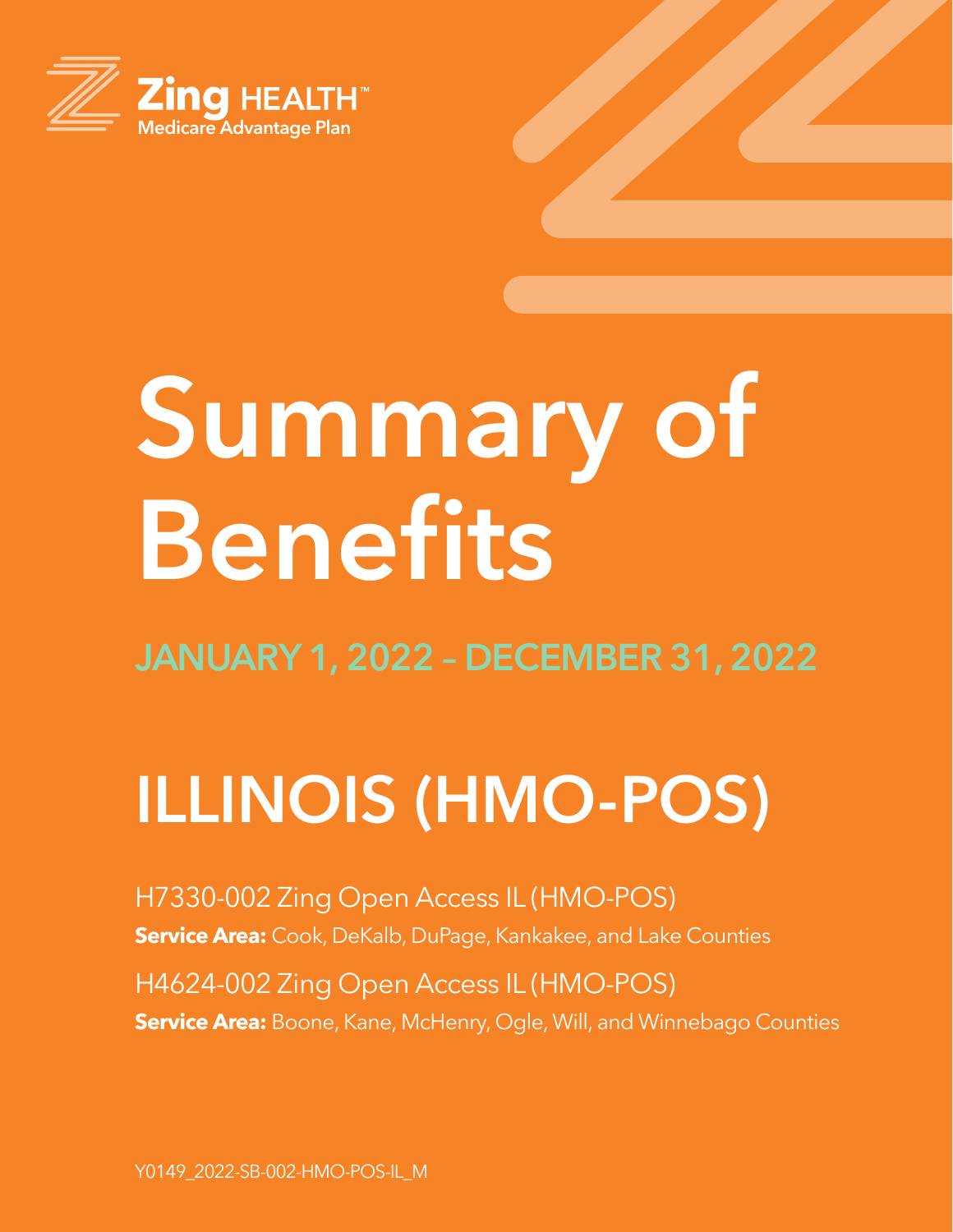

#### **Important Plan Information**

Zing Health is a Medicare Advantage plan with a Medicare contract. Enrollment in the plan depends on contract renewal.

This easy-to-use guide helps you to understand what benefits are covered by the plans. The benefit information provided is a summary of what we cover and what you can expect to pay. It does not list every service that we cover or list every limitation or exclusion. For a complete list of services we cover, call us, or request the "Evidence of Coverage" booklet.

For more information, please call us at **1-866-946-4458 (TTY users should call 711), or visit us at www.myzinghealth.com**.

## **Who can join?**

To join **Zing Open Access IL (HMO-POS)**, you must be entitled to Medicare Part A and be enrolled in Part B and live in the plans service area. The service area includes the following counties:

Zing Open Access IL (HMO-POS) H7330-002: Cook, DeKalb, DuPage, Kankakee and Lake counties.

Zing Open Access IL (HMO-POS) H4624-002: Boone, Kane, McHenry, Ogle, Will and Winnebago counties.

## **What providers can I use?**

**Zing Open Access (HMO-POS)** has a network of doctors, hospitals, pharmacies, and other providers. As a member, you must select an in-network primary care physician (PCP). Your plan does not require a referral to see a specialist. In some instances, a prior authorization may be required for some services you receive. Except in emergency situations or out-of-area urgently needed services, if you use providers that are not in our network, the plan may not pay for these services.

The point of service (POS) option allows you to go out-of-network for certain services. The out-ofnetwork provider must agree to accept the plan's terms and conditions for service. This is called an HMO with a point-of-service (POS) option.

## **What are our hours of operation?**

Hours of operation are between 8 a.m. and 8 p.m. Monday through Friday (from April 1 through September 30) and 8 a.m. to 8 p.m. 7 days a week (from October 1 through March 31).

- If you are a member of this plan, call toll free **1-866-946-4458 (TTY users should call 711) or visit us at www.myzinghealth.com**.
- If you are not a member of this plan, call toll-free **1-866-946-4458**.

## **What does Original Medicare cover?**

If you want to know more about the coverage and costs of Original Medicare, review your current "Medicare & You" handbook. View it online at www.medicare.gov or get a copy by calling 1-800-MEDICARE (1-800-633-4227), 24 hours a day, 7 days a week. TTY users should call 1-877-486-2048.

This document is available in other formats such as braille, large print or audio. This document is also available in Spanish. For additional information, call us at **1-866-946-4458**, (TTY users should call 711).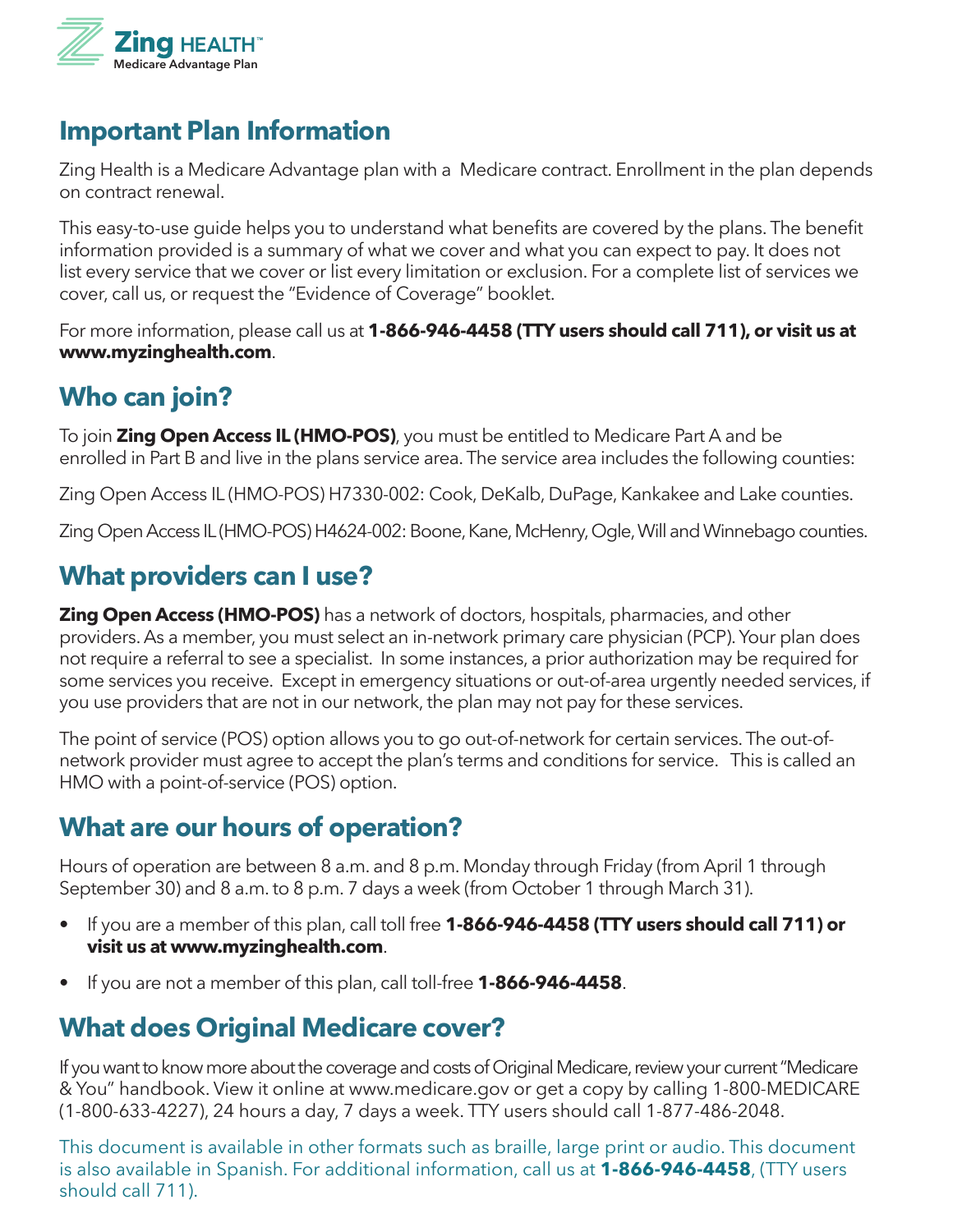

## **Monthly Premium, Deductible, and Limits on How Much you Pay for Covered Services**

 $\overline{1}$ 

|                                                                                                                                            | H7330-002<br><b>Zing Open Access IL</b><br>(HMO-POS)<br>Cook, DeKalb, DuPage, Kankakee,<br>and Lake Counties                                                                    | H4624-002<br><b>Zing Open Access IL</b><br>(HMO-POS)<br>Boone, Kane, McHenry, Ogle, Will,<br>and Winnebago Counties                                                |
|--------------------------------------------------------------------------------------------------------------------------------------------|---------------------------------------------------------------------------------------------------------------------------------------------------------------------------------|--------------------------------------------------------------------------------------------------------------------------------------------------------------------|
|                                                                                                                                            |                                                                                                                                                                                 |                                                                                                                                                                    |
| <b>Monthly Premium</b>                                                                                                                     | \$25 Monthly plan premium                                                                                                                                                       | \$25 Monthly plan premium                                                                                                                                          |
| If you get Extra Help paying<br>for your prescription drugs,<br>your premium or a portion of<br>your premium may be paid<br>by Extra Help. | In addition, you must keep<br>paying your Medicare Part B<br>premium.                                                                                                           | In addition, you must keep<br>paying your Medicare Part B<br>premium.                                                                                              |
| <b>Plan Deductible</b>                                                                                                                     | This plan does not have a<br>deductible.                                                                                                                                        | This plan does not have a<br>deductible.                                                                                                                           |
| Is there any limit on how<br>much I will pay for my<br>covered services?                                                                   | Yes. Like all Medicare health<br>plans, our plans protect you by<br>having yearly limits on your out-<br>of-pocket costs for medical and<br>hospital care.                      | Yes. Like all Medicare health<br>plans, our plans protect you by<br>having yearly limits on your out-<br>of-pocket costs for medical and<br>hospital care.         |
|                                                                                                                                            | This does not include<br>prescription drug out-of-pocket<br>cost.                                                                                                               | This does not include<br>prescription drug out-of-pocket<br>cost.                                                                                                  |
| Yearly Maximum Out-of-<br><b>Pocket responsibility? (Does</b><br>not include prescription                                                  | <b>Combined In and Out-of-</b><br><b>Network Out-of-Pocket</b><br><b>Maximum</b>                                                                                                | <b>Combined In and Out-of-</b><br><b>Network Out-of-Pocket</b><br><b>Maximum</b>                                                                                   |
| drugs).                                                                                                                                    | \$3,450 is the most you'll<br>pay for covered services you<br>receive from in-network and<br>out-of-network providers                                                           | \$3,450 is the most you'll pay<br>for covered services you receive<br>from in-network and out-of-<br>network providers combined.                                   |
|                                                                                                                                            | combined.<br>If you reach the limit on out-of-<br>pocket costs, we will pay the<br>full cost for the rest of the year<br>for Medicare covered medical<br>and hospital services. | If you reach the limit on out-of-<br>pocket costs, we will pay the full<br>cost for the rest of the year for<br>Medicare covered medical and<br>hospital services. |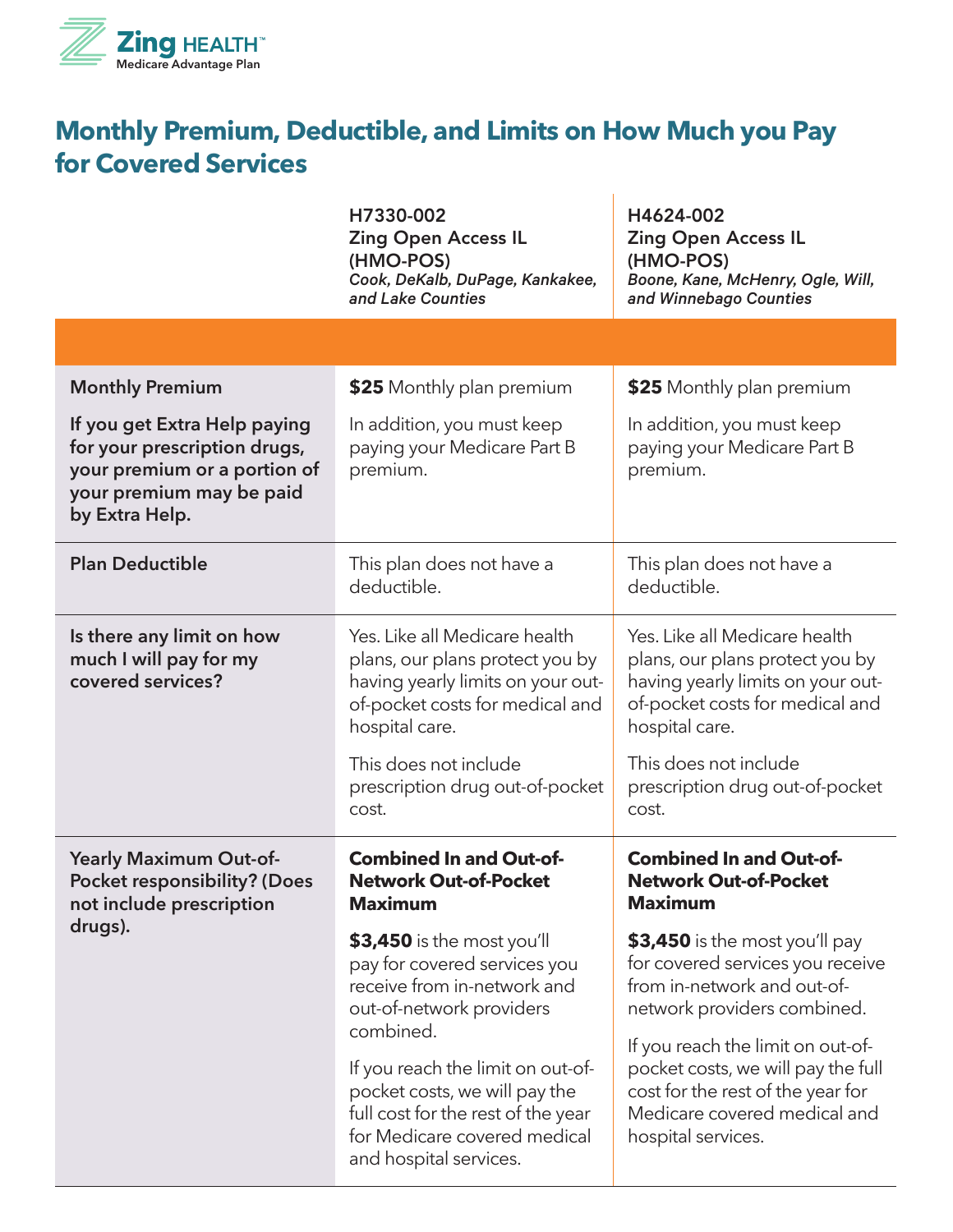

Services with a <sup>1</sup> may require prior authorization.

H7330-002 Zing Open Access IL (HMO-POS) *Cook, DeKalb, DuPage, Kankakee, and Lake Counties*

H4624-002 Zing Open Access IL (HMO-POS) *Boone, Kane, McHenry, Ogle, Will, and Winnebago Counties*

#### **HOSPITAL COVERAGE**

| Inpatient Hospital Coverage <sup>1</sup> | <b>In-Network:</b>                                                                                                                                                                                                            | <b>In-Network:</b>                                                                                                                                                                                                            |
|------------------------------------------|-------------------------------------------------------------------------------------------------------------------------------------------------------------------------------------------------------------------------------|-------------------------------------------------------------------------------------------------------------------------------------------------------------------------------------------------------------------------------|
|                                          | \$250 copay per day for days<br>1 through 6                                                                                                                                                                                   | \$250 copay per day for days 1<br>through 6                                                                                                                                                                                   |
|                                          | \$0 per day for days 7 through<br>90                                                                                                                                                                                          | \$0 per day for days 7 through<br>90                                                                                                                                                                                          |
|                                          | After day 90, your plan covers<br>an unlimited number of days<br>for an inpatient hospital stay.                                                                                                                              | After day 90, your plan covers<br>an unlimited number of days<br>for an inpatient hospital stay.                                                                                                                              |
|                                          | <b>Out-of-Network:</b>                                                                                                                                                                                                        | <b>Out-of-Network:</b>                                                                                                                                                                                                        |
|                                          | Same as In-Network                                                                                                                                                                                                            | Same as In-Network                                                                                                                                                                                                            |
| <b>Outpatient Hospital</b>               | <b>In-Network:</b>                                                                                                                                                                                                            | <b>In-Network:</b>                                                                                                                                                                                                            |
| Coverage <sup>1</sup>                    | \$300 copay for Outpatient<br>Surgery at an Outpatient<br>Hospital Facility.                                                                                                                                                  | \$300 copay for Outpatient<br>Surgery at an Outpatient<br>Hospital Facility.                                                                                                                                                  |
|                                          | Outpatient hospital services may<br>include approved procedures<br>like diagnostic procedures,<br>casts, stitches, or outpatient<br>surgery. For a complete list of<br>services, please refer to the<br>Evidence of Coverage. | Outpatient hospital services may<br>include approved procedures<br>like diagnostic procedures, casts,<br>stitches, or outpatient surgery.<br>For a complete list of services,<br>please refer to the Evidence of<br>Coverage. |
|                                          | <b>Out-of-Network:</b>                                                                                                                                                                                                        | <b>Out-of-Network:</b>                                                                                                                                                                                                        |
|                                          | Same as In-Network                                                                                                                                                                                                            | Same as In-Network                                                                                                                                                                                                            |
| <b>Ambulatory Surgical Center 1</b>      | <b>In-Network:</b>                                                                                                                                                                                                            | <b>In-Network:</b>                                                                                                                                                                                                            |
|                                          | \$200 copay for Outpatient<br>Surgery at an Ambulatory<br>Surgical Center.                                                                                                                                                    | \$200 copay for Outpatient<br>Surgery at an Ambulatory<br>Surgical Center.                                                                                                                                                    |
|                                          | <b>Out-of-Network:</b>                                                                                                                                                                                                        | <b>Out-of-Network:</b>                                                                                                                                                                                                        |
|                                          | Same as In-Network                                                                                                                                                                                                            | Same as In-Network                                                                                                                                                                                                            |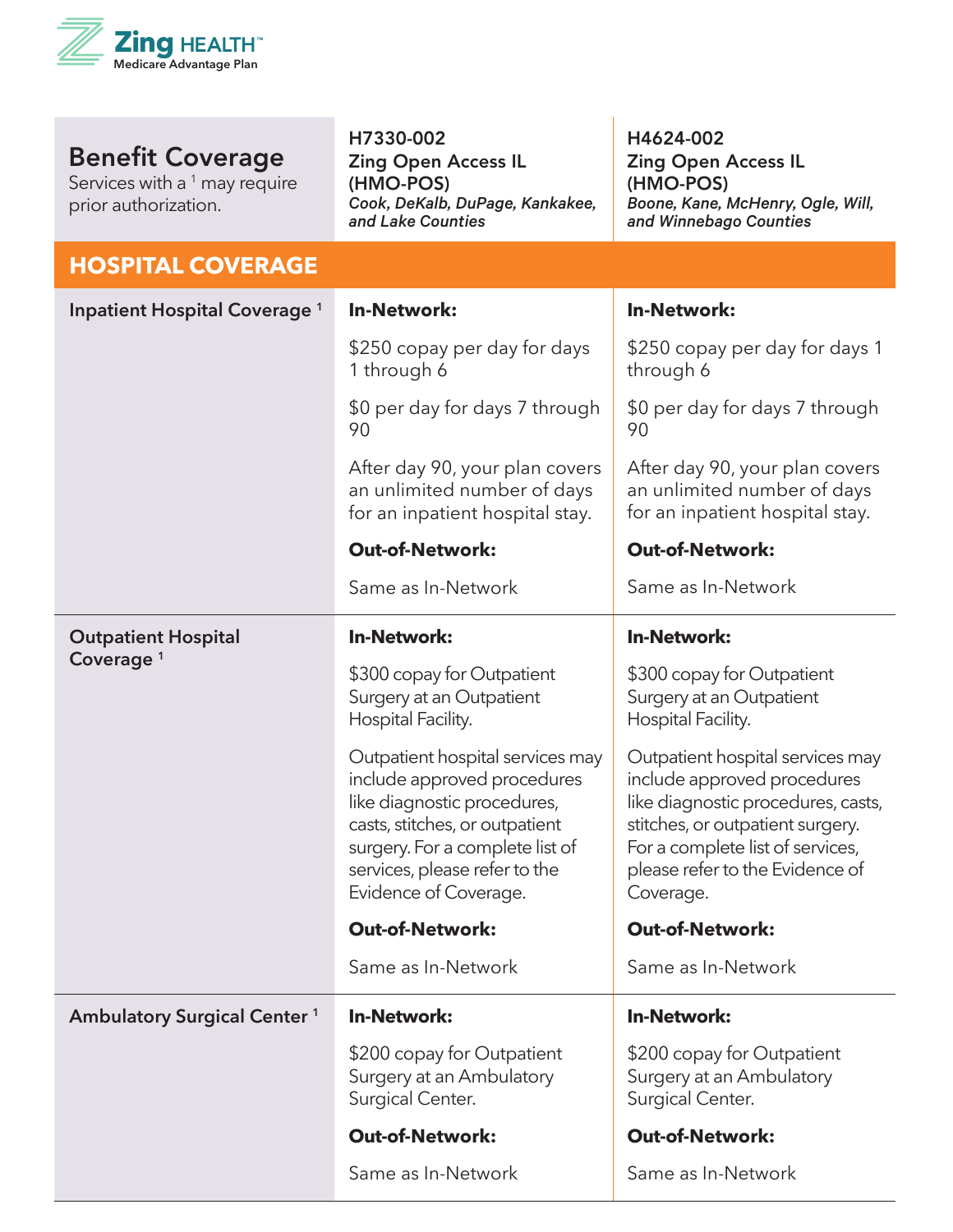

Services with a  $1$  may require prior authorization.

H7330-002

Zing Open Access IL (HMO-POS) *Cook, DeKalb, DuPage, Kankakee, and Lake Counties*

H4624-002 Zing Open Access IL (HMO-POS) *Boone, Kane, McHenry, Ogle, Will, and Winnebago Counties*

#### **HOSPITAL COVERAGE** *(continued)*

| <b>Primary Care Physician (PCP)</b> | <b>In Network:</b>                                                                                                                                                                                  | <b>In Network:</b>                                                                                                                                                                                 |
|-------------------------------------|-----------------------------------------------------------------------------------------------------------------------------------------------------------------------------------------------------|----------------------------------------------------------------------------------------------------------------------------------------------------------------------------------------------------|
|                                     | \$0 copay per visit                                                                                                                                                                                 | \$0 copay per visit                                                                                                                                                                                |
|                                     | Not covered out-of-network.                                                                                                                                                                         | Not covered out-of-network.                                                                                                                                                                        |
| <b>TeleHealth</b>                   | <b>In Network:</b>                                                                                                                                                                                  | <b>In Network:</b>                                                                                                                                                                                 |
|                                     | \$0 copay per telehealth visit.                                                                                                                                                                     | \$0 copay per telehealth visit.                                                                                                                                                                    |
|                                     | You can access board<br>certified doctors and<br>behavioral health specialist<br>via phone and/or video<br>technology for diagnosis and<br>treatment of certain non-<br>emergency medical services. | You can access board certified<br>doctors and behavioral<br>health specialist via phone<br>and/or video technology<br>for diagnosis and treatment<br>of certain non-emergency<br>medical services. |
|                                     | Doctors can diagnose and<br>prescribe medications if<br>medically necessary.                                                                                                                        | Doctors can diagnose and<br>prescribe medications if<br>medically necessary.                                                                                                                       |
|                                     | Please call us for more details.                                                                                                                                                                    | Please call us for more details.                                                                                                                                                                   |
|                                     | Not covered out-of-network.                                                                                                                                                                         | Not covered out-of-network.                                                                                                                                                                        |
| <b>Specialists</b>                  | <b>In-Network:</b>                                                                                                                                                                                  | <b>In-Network:</b>                                                                                                                                                                                 |
|                                     | \$25 copay per visit                                                                                                                                                                                | \$25 copay per visit                                                                                                                                                                               |
|                                     | <b>Out-of-Network:</b>                                                                                                                                                                              | <b>Out-of-Network:</b>                                                                                                                                                                             |
|                                     | Same as In-Network                                                                                                                                                                                  | Same as In-Network                                                                                                                                                                                 |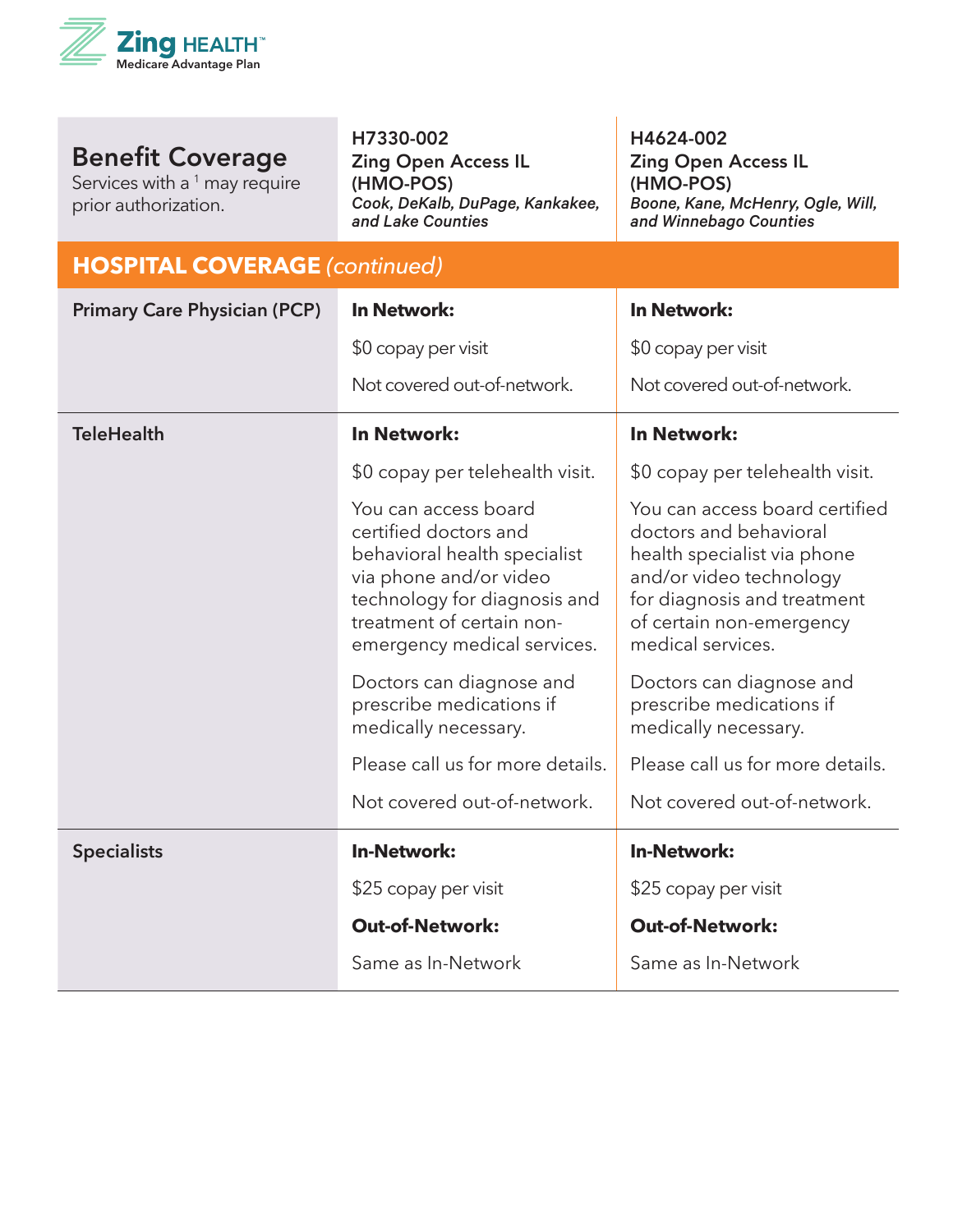

Services with a <sup>1</sup> may require prior authorization.

#### **PREVENTIVE CARE**

- **• Abdominal aortic aneurysm screening**
- **• Alcohol misuse counseling**
- **• Bone mass measurement**
- **• Breast cancer screening (mammogram) • Cardiovascular disease**
- **(behavioral therapy)**
- **• Cardiovascular screenings**
- **• Cervical and vaginal cancer screening**
- **• Colorectal cancer screenings (colonoscopy, fecal occult blood test, flexible sigmoidoscopy)**
- **• Depression screening**
- **• Diabetes screenings**
- **• Glaucoma tests**
- **• Hepatitis B shots and screening**
- **• Hepatitis C screening test**
- **• HIV screening**
- **• Lung cancer screening**
- **• Medical nutrition therapy Services**
- **• Obesity screening and counseling**
- **• Prostate cancer screenings (PSA)**
- **• Sexually transmitted infections screening and counseling**
- **• Smoking and tobacco use cessation counseling (counseling for people with no sign of tobaccorelated disease)**
- **• Vaccines, including Flu shots**
- **• "Welcome to Medicare" preventive visit (one time)**
- **• Annual Wellness visit**

H7330-002 Zing Open Access IL (HMO-POS) *Cook, DeKalb, DuPage, Kankakee, and Lake Counties*

#### **In-Network:**

Our plan covers many preventive services at no cost.

#### **Out-of-Network:**

Same as In-Network

#### H4624-002 Zing Open Access IL (HMO-POS) *Boone, Kane, McHenry, Ogle, Will, and Winnebago Counties*

#### **In-Network:**

Our plan covers many preventive services at no cost.

#### **Out-of-Network:**

Same as In-Network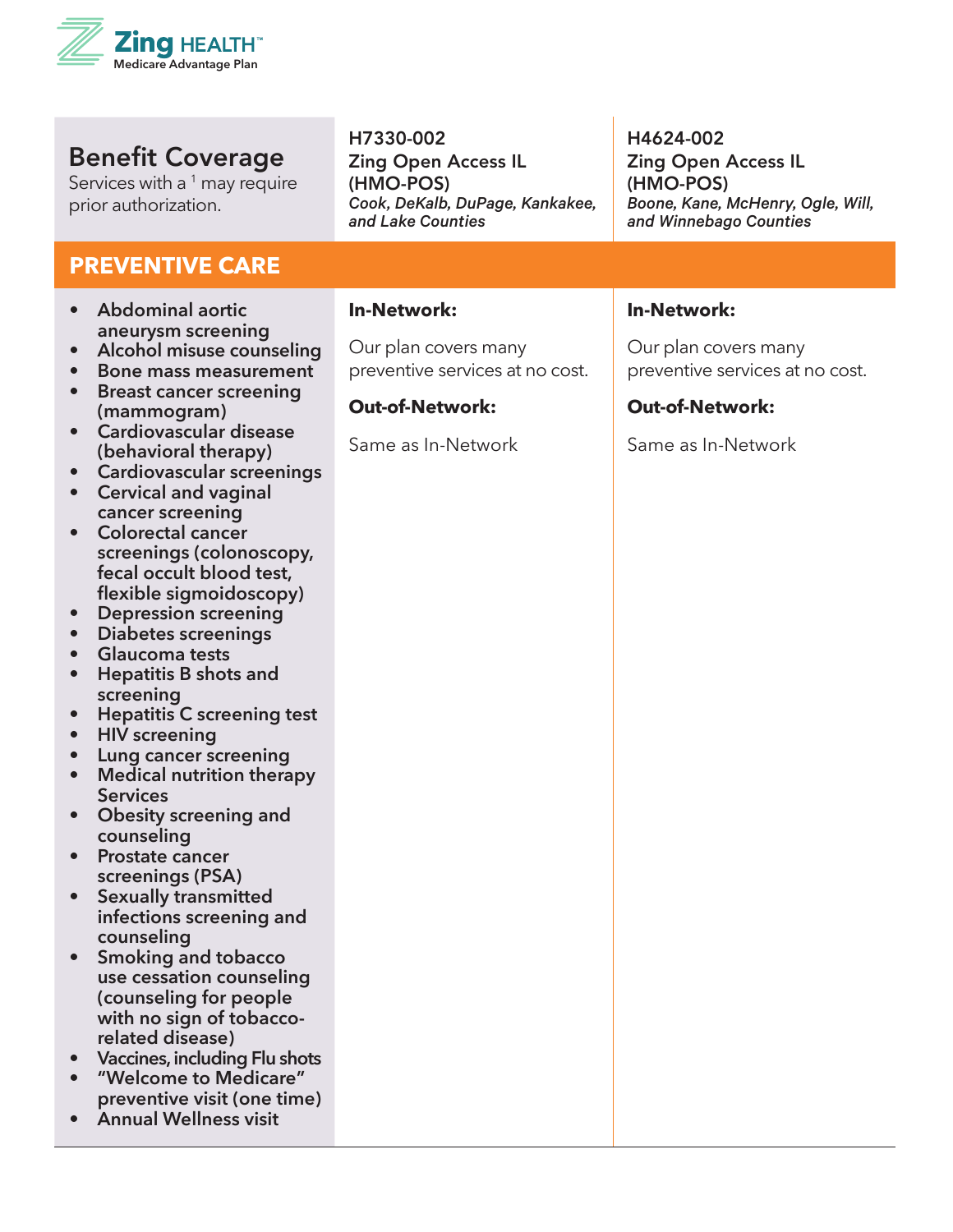

| <b>Benefit Coverage</b><br>Services with a <sup>1</sup> may require<br>prior authorization. | H7330-002<br><b>Zing Open Access IL</b><br>(HMO-POS)<br>Cook, DeKalb, DuPage, Kankakee,<br>and Lake Counties | H4624-002<br><b>Zing Open Access IL</b><br>(HMO-POS)<br>Boone, Kane, McHenry, Ogle, Will,<br>and Winnebago Counties |
|---------------------------------------------------------------------------------------------|--------------------------------------------------------------------------------------------------------------|---------------------------------------------------------------------------------------------------------------------|
| <b>EMERGENCY CARE</b>                                                                       |                                                                                                              |                                                                                                                     |
| <b>Emergency Care Services</b>                                                              | \$120 copay per visit                                                                                        | \$120 copay per visit                                                                                               |
|                                                                                             | If you are admitted to the<br>hospital within 24 hours, the<br>copay is waived.                              | If you are admitted to the<br>hospital within 24 hours, the<br>copay is waived.                                     |
| <b>Worldwide Emergency Care</b>                                                             | $$0$ copay                                                                                                   | $$0$ copay                                                                                                          |
| <b>URGENTLY NEEDED SERVICES</b>                                                             |                                                                                                              |                                                                                                                     |
| <b>Urgent Care Services</b>                                                                 | \$10 copay per visit                                                                                         | \$10 copay per visit                                                                                                |
| <b>DIAGNOSTIC SERVICES/LABS/ IMAGING</b>                                                    |                                                                                                              |                                                                                                                     |
| <b>Diagnostic Tests and</b>                                                                 | <b>In-Network:</b>                                                                                           | <b>In-Network:</b>                                                                                                  |
| <b>Procedures</b>                                                                           | $$25$ copay                                                                                                  | $$25$ copay                                                                                                         |
|                                                                                             | <b>Out-of-Network:</b>                                                                                       | <b>Out-of-Network:</b>                                                                                              |
|                                                                                             | $$0$ copay                                                                                                   | $$0$ copay                                                                                                          |
|                                                                                             | If a member receives multiple<br>services on the same day, only<br>the maximum copay applies.                | If a member receives multiple<br>services on the same day, only<br>the maximum copay applies.                       |
| <b>Lab Services</b>                                                                         | <b>In-Network:</b>                                                                                           | <b>In-Network:</b>                                                                                                  |
|                                                                                             | $$0$ copay                                                                                                   | $$0$ copay                                                                                                          |
|                                                                                             | <b>Out-of-Network:</b>                                                                                       | <b>Out-of-Network:</b>                                                                                              |
|                                                                                             | $$25$ copay                                                                                                  | $$25$ copay                                                                                                         |
|                                                                                             | If a member receives multiple<br>services on the same day, only<br>the maximum copay applies.                | If a member receives multiple<br>services on the same day, only<br>the maximum copay applies.                       |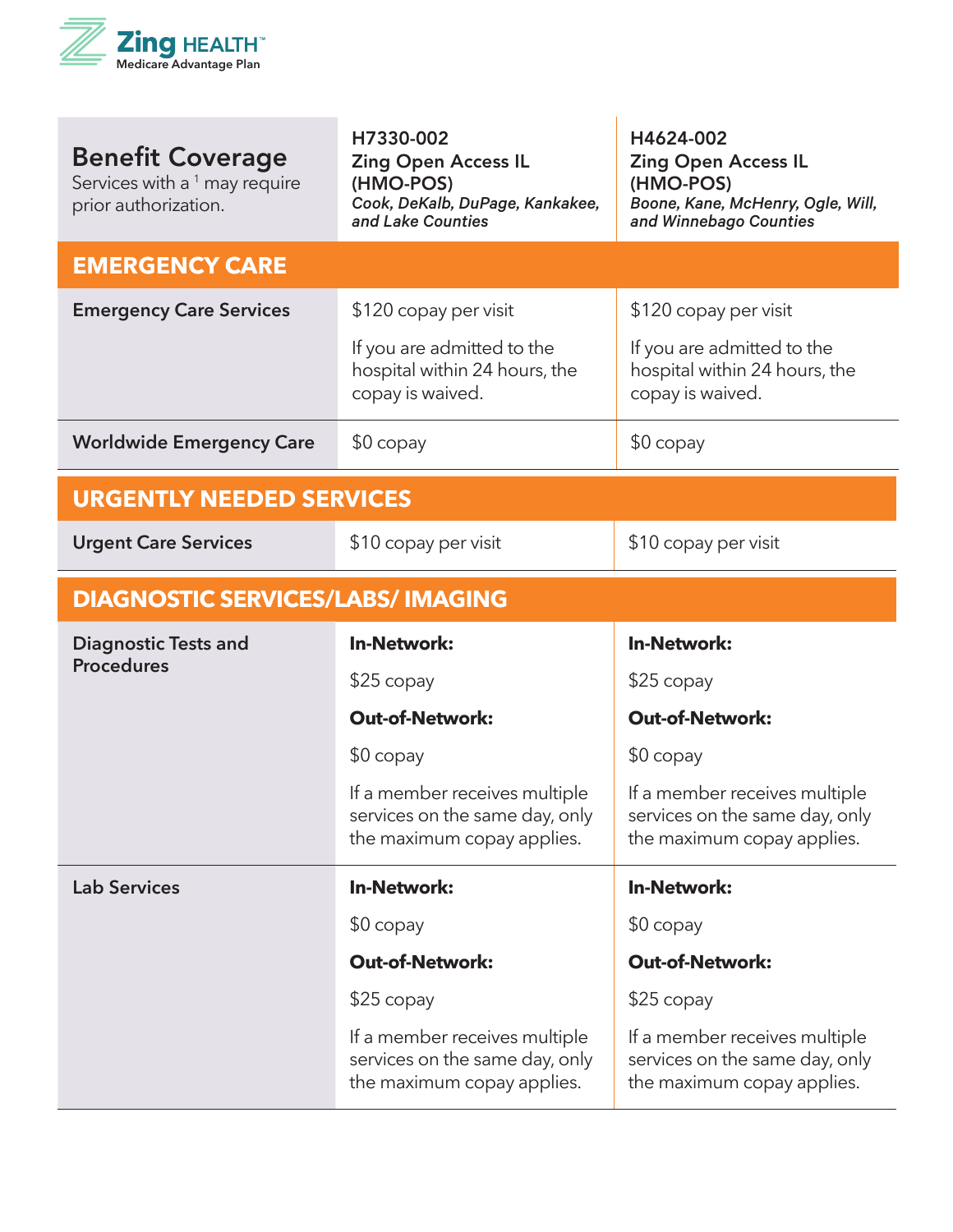

Services with a <sup>1</sup> may require prior authorization.

H7330-002

Zing Open Access IL (HMO-POS) *Cook, DeKalb, DuPage, Kankakee, and Lake Counties*

H4624-002 Zing Open Access IL (HMO-POS) *Boone, Kane, McHenry, Ogle, Will, and Winnebago Counties*

Same as In-Network

#### **DIAGNOSTIC SERVICES/LABS/ IMAGING** *(continued)* **X-Ray Services In-Network:** \$0 copay If a member receives multiple services on the same day at the same location, only the maximum copay applies. **Out-of-Network:** Same as In-Network **In-Network:** \$0 copay If a member receives multiple services on the same day at the same location, only the maximum copay applies. **Out-of-Network:** Same as In-Network **Diagnostic Radiological Services <sup>1</sup> (e.g., MRIs and CTR Scans) In-Network:** \$50 to \$150 copay Copayment may vary depending on the place of service. If a member receives multiple services on the same day at the same location, only the maximum copay applies. **Out-of-Network:** Same as In-Network **In-Network:** \$50 to \$150 copay Copayment may vary depending on the place of service. If a member receives multiple services on the same day at the same location, only the maximum copay applies. **Out-of-Network:** Same as In-Network **Therapeutic Radiological Services <sup>1</sup> (e.g., radiation treatment for cancer) In-Network:** 20% of the cost. If a member receives multiple services on the same day at the same location, only the maximum copay applies. **Out-of-Network: In-Network:** 20% of the cost. If a member receives multiple services on the same day at the same location, only the maximum copay applies. **Out-of-Network:**

Same as In-Network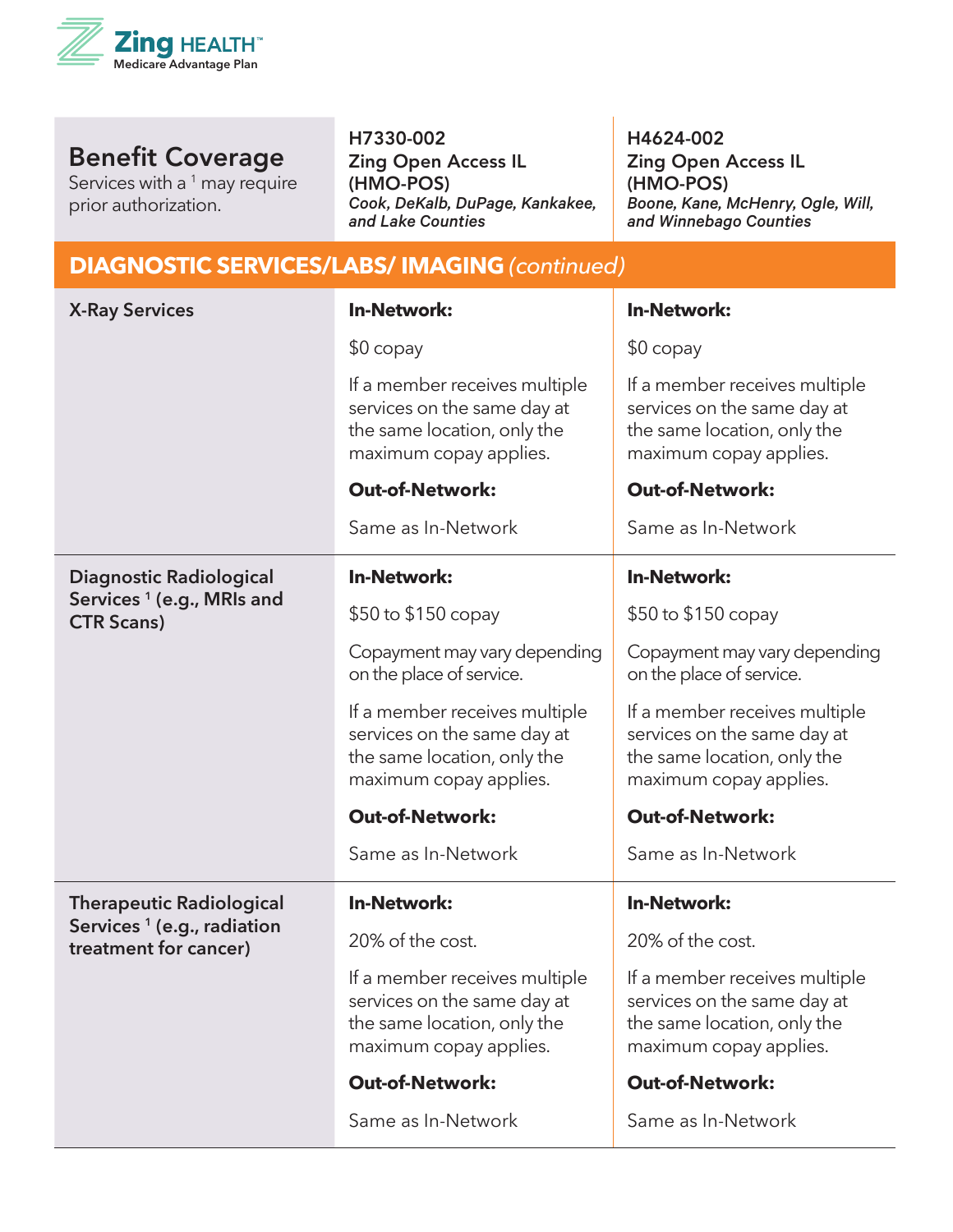

| <b>Benefit Coverage</b><br>Services with a <sup>1</sup> may require<br>prior authorization. | H7330-002<br><b>Zing Open Access IL</b><br>(HMO-POS)<br>Cook, DeKalb, DuPage, Kankakee,<br>and Lake Counties | H4624-002<br><b>Zing Open Access IL</b><br>(HMO-POS)<br>Boone, Kane, McHenry, Ogle, Will,<br>and Winnebago Counties |
|---------------------------------------------------------------------------------------------|--------------------------------------------------------------------------------------------------------------|---------------------------------------------------------------------------------------------------------------------|
| <b>HEARING SERVICES</b>                                                                     |                                                                                                              |                                                                                                                     |
| <b>Hearing Exam</b>                                                                         | <b>In-Network:</b>                                                                                           | <b>In-Network:</b>                                                                                                  |
| (Medicare Covered)                                                                          | \$25 copay for a Medicare<br>covered diagnostic hearing<br>exam.                                             | \$25 copay for a Medicare<br>covered diagnostic hearing<br>exam.                                                    |
|                                                                                             | <b>Out-of-Network:</b>                                                                                       | <b>Out-of-Network:</b>                                                                                              |
|                                                                                             | Same as In-Network                                                                                           | Same as In-Network                                                                                                  |
| <b>Routine Hearing Exam</b>                                                                 | <b>In-Network:</b>                                                                                           | <b>In-Network:</b>                                                                                                  |
|                                                                                             | \$0 copay for one (1) routine<br>hearing exam per year.                                                      | \$0 copay for one (1) routine<br>hearing exam per year.                                                             |
|                                                                                             | Not covered out-of-network.                                                                                  | Not covered out-of-network.                                                                                         |
| <b>Hearing Aid Evaluation/</b>                                                              | <b>In-Network:</b>                                                                                           | <b>In-Network:</b>                                                                                                  |
| <b>Fitting</b>                                                                              | \$0 copay for one (1) hearing<br>aid evaluation/fitting every<br>three $(3)$ years                           | \$0 copay for one (1) hearing aid<br>evaluation/fitting every three (3)<br>years                                    |
|                                                                                             | Not covered out-of-network.                                                                                  | Not covered out-of-network.                                                                                         |
| <b>Hearing Aids</b>                                                                         | <b>In-Network</b>                                                                                            | <b>In-Network</b>                                                                                                   |
|                                                                                             | \$750 benefit allowance<br>towards hearing aids per ear<br>every three (3) years.                            | \$750 benefit allowance<br>towards hearing aids per ear<br>every three (3) years.                                   |
|                                                                                             | You are responsible for all cost<br>beyond the maximum allowed<br>amount.                                    | You are responsible for all cost<br>beyond the maximum allowed<br>amount.                                           |
|                                                                                             | Not covered out-of-network.                                                                                  | Not covered out-of-network.                                                                                         |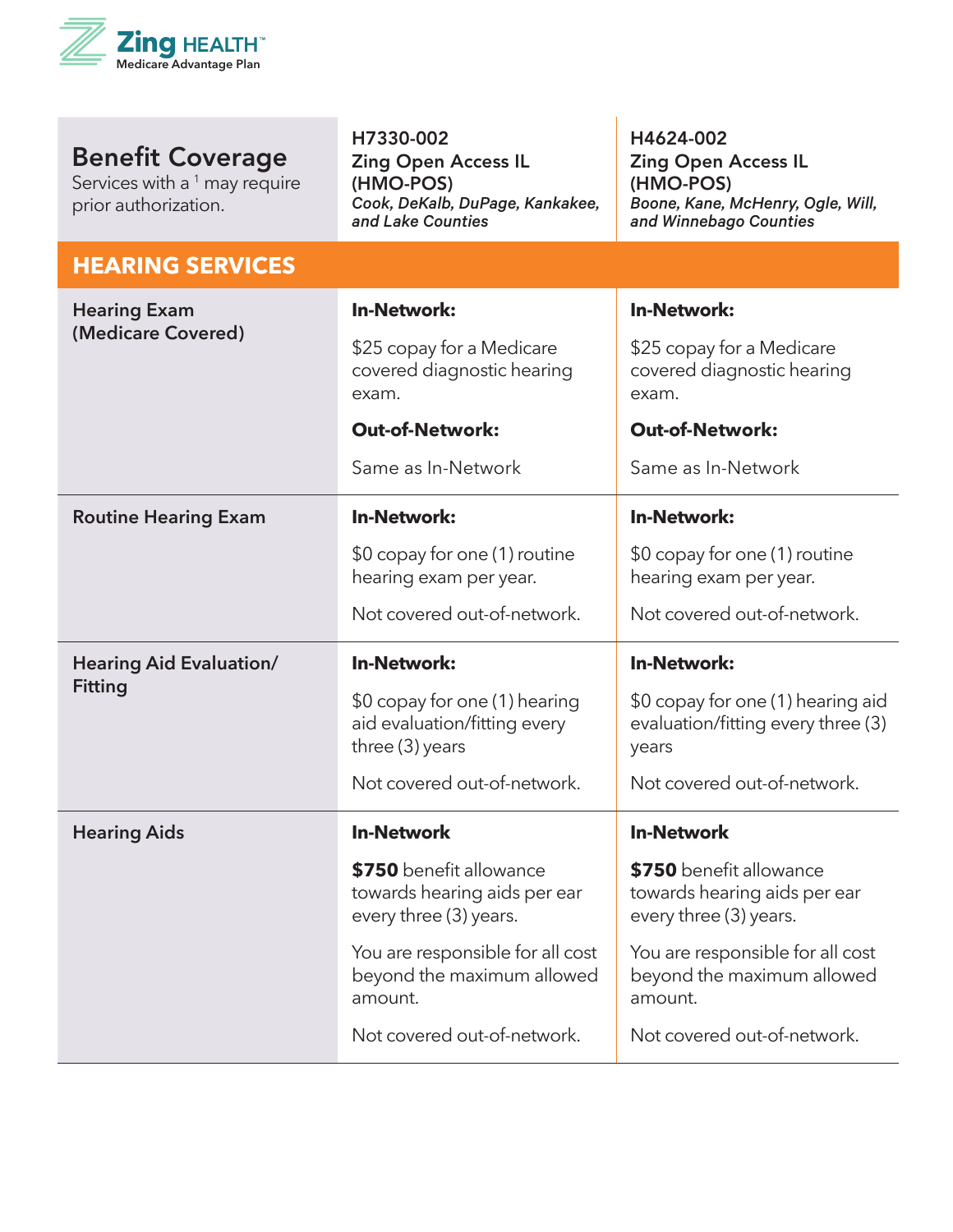

Services with a <sup>1</sup> may require prior authorization.

#### H7330-002 Zing Open Access IL (HMO-POS) *Cook, DeKalb, DuPage, Kankakee, and Lake Counties*

H4624-002 Zing Open Access IL (HMO-POS) *Boone, Kane, McHenry, Ogle, Will, and Winnebago Counties*

#### **DENTAL SERVICES**

| <b>Preventive Dental Benefits</b> | <b>In-Network:</b>                                                                                       | <b>In-Network:</b>                                                                                       |
|-----------------------------------|----------------------------------------------------------------------------------------------------------|----------------------------------------------------------------------------------------------------------|
|                                   | \$0 copay for oral exams up to<br>one (1) every six (6) months                                           | \$0 copay for oral exams up to<br>one (1) every six (6) months                                           |
|                                   | \$0 copay for prophylaxis<br>(cleaning) up to one (1) every<br>six (6) months                            | \$0 copay for prophylaxis<br>(cleaning) up to one (1) every<br>six (6) months                            |
|                                   | \$0 copay for a fluoride<br>treatment for up to one (1)<br>every year                                    | \$0 copay for a fluoride<br>treatment for up to one (1)<br>every year                                    |
|                                   | \$0 copay for bitewing x-rays<br>up to one (1) set per year                                              | \$0 copay for bitewing x-rays<br>up to one (1) set per year                                              |
|                                   | \$0 copay for panoramic<br>x-rays for up to one (1) every<br>five (5) years                              | \$0 copay for panoramic x-rays<br>for up to one (1) every five (5)<br>years                              |
|                                   | \$2,500 benefit allowance<br>every year for preventive<br>and comprehensive dental<br>benefits combined. | \$2,500 benefit allowance<br>every year for preventive<br>and comprehensive dental<br>benefits combined. |
|                                   | You are responsible for all<br>cost beyond the maximum<br>allowed amount.                                | You are responsible for all<br>cost beyond the maximum<br>allowed amount.                                |
|                                   | Not covered out-of-network.                                                                              | Not covered out-of-network.                                                                              |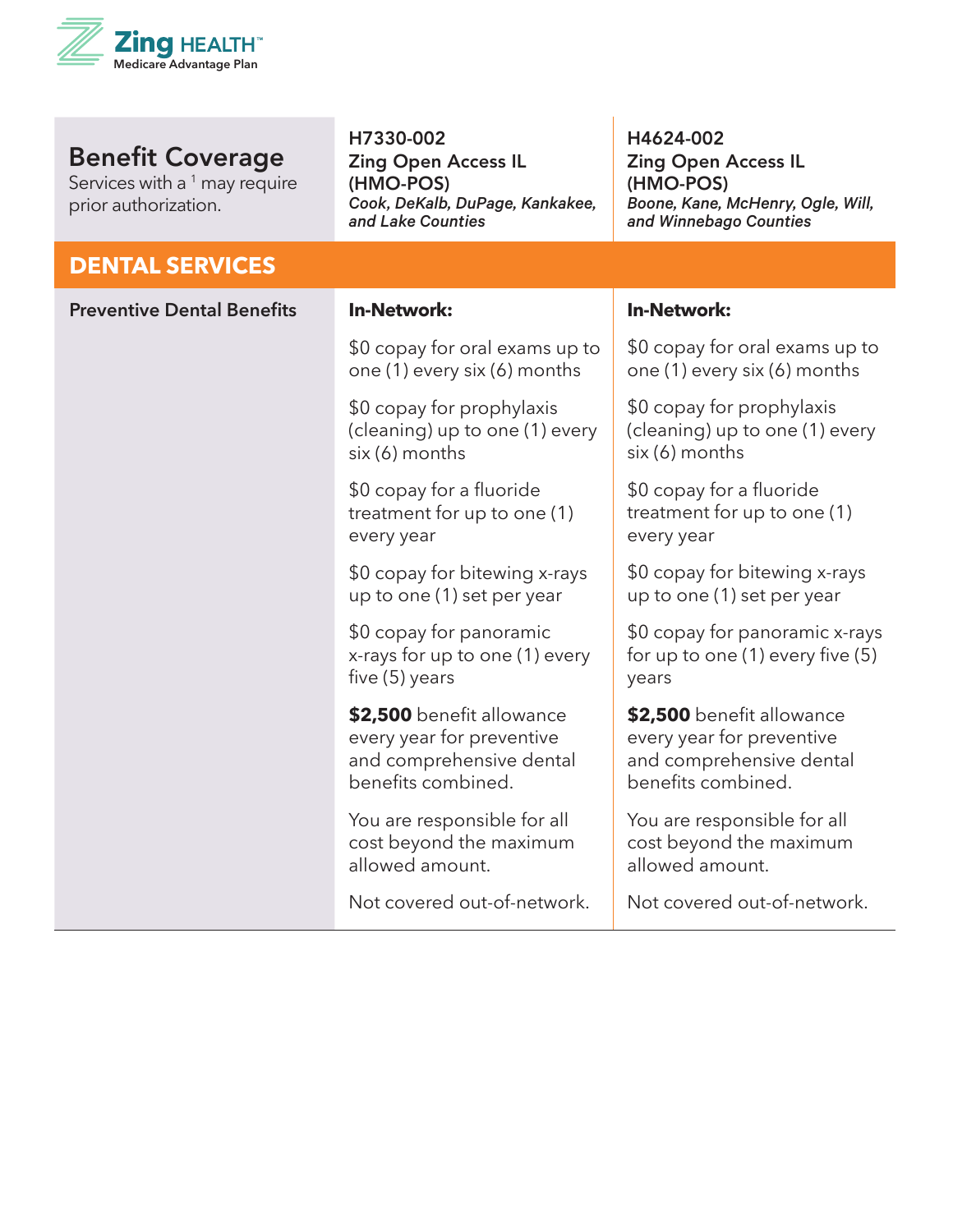

Services with a  $1$  may require prior authorization.

#### H7330-002

Zing Open Access IL (HMO-POS) *Cook, DeKalb, DuPage, Kankakee, and Lake Counties*

H4624-002 Zing Open Access IL (HMO-POS) *Boone, Kane, McHenry, Ogle, Will, and Winnebago Counties*

#### **DENTAL SERVICES** *(continued)*

| <b>Comprehensive Dental</b><br><b>Benefits</b> | <b>In-Network:</b>                                                                                       | <b>In-Network:</b>                                                                                       |
|------------------------------------------------|----------------------------------------------------------------------------------------------------------|----------------------------------------------------------------------------------------------------------|
|                                                | \$0 copay for amalgam and/or<br>composite filling every three<br>(3) years per tooth                     | \$0 copay for amalgam and/or<br>composite filling every three<br>(3) years per tooth                     |
|                                                | \$0 copay for extractions one<br>(1) extraction per tooth, per<br>year                                   | \$0 copay for extractions one<br>(1) extraction per tooth, per<br>year                                   |
|                                                | \$0 copay for root canals one<br>(1) per lifetime, per tooth                                             | \$0 copay for root canals one<br>(1) per lifetime, per tooth                                             |
|                                                | \$0 copay for scaling/root<br>planning (deep cleaning)<br>every (24) months per<br>quadrant              | \$0 copay for scaling/root<br>planning (deep cleaning)<br>every (24) months per<br>quadrant              |
|                                                | \$0 copay for complete crown<br>every five (5) years, per tooth                                          | \$0 copay for complete crown<br>every five (5) years, per tooth                                          |
|                                                | \$0 copay for dentures or<br>fixed prosthetics/partials<br>once every five (5) years                     | \$0 copay for dentures or fixed<br>prosthetics/partials once<br>every five (5) years                     |
|                                                | \$2,500 benefit allowance<br>every year for preventive<br>and comprehensive dental<br>benefits combined. | \$2,500 benefit allowance<br>every year for preventive<br>and comprehensive dental<br>benefits combined. |
|                                                | You are responsible for all<br>cost beyond the maximum<br>allowed amount.                                | You are responsible for all<br>cost beyond the maximum<br>allowed amount.                                |
|                                                | Not covered out-of-network.                                                                              | Not covered out-of-network.                                                                              |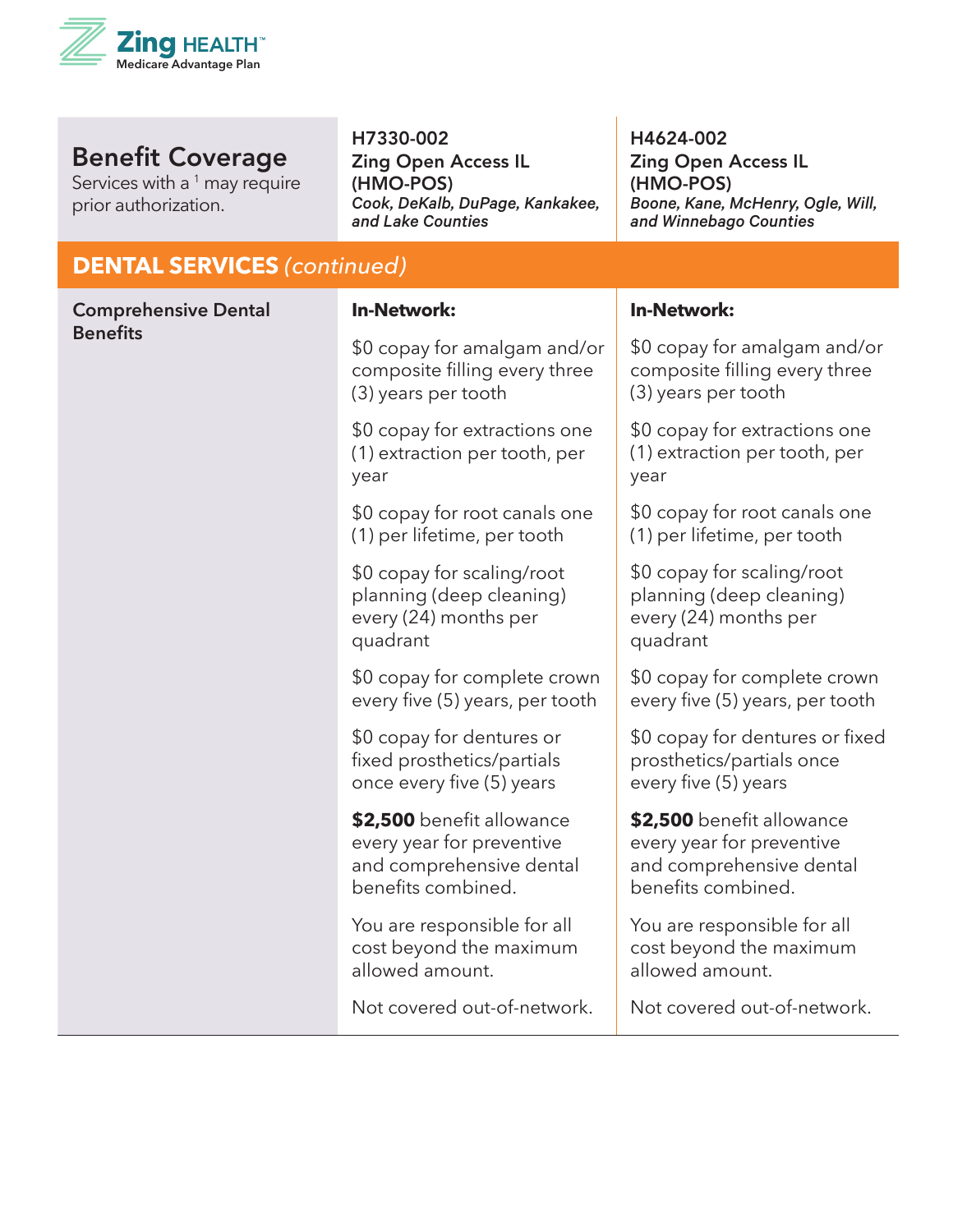

Services with a <sup>1</sup> may require prior authorization.

| <b>VISION SERVICES</b>            |                                                                                                                                                         |                                                                                                                                                         |
|-----------------------------------|---------------------------------------------------------------------------------------------------------------------------------------------------------|---------------------------------------------------------------------------------------------------------------------------------------------------------|
| <b>Eye Exams</b>                  | <b>In-Network:</b>                                                                                                                                      | <b>In-Network:</b>                                                                                                                                      |
| (Medicare-covered)                | \$25 copay for a Medicare-<br>covered eye exam to diagnose<br>and treat diseases and<br>conditions of the eye (including<br>yearly glaucoma screening). | \$25 copay for a Medicare-<br>covered eye exam to diagnose<br>and treat diseases and<br>conditions of the eye (including<br>yearly glaucoma screening). |
|                                   | <b>Out-of-Network:</b>                                                                                                                                  | <b>Out-of-Network:</b>                                                                                                                                  |
|                                   | Same as In-Network                                                                                                                                      | Same as In-Network                                                                                                                                      |
| <b>Routine Eye Exam</b>           | <b>In-Network:</b>                                                                                                                                      | <b>In-Network:</b>                                                                                                                                      |
|                                   | \$0 copay for (1) routine eye<br>exam/refraction up to (1) per year                                                                                     | \$0 copay for (1) routine eye<br>exam/refraction up to (1) per year                                                                                     |
|                                   | Not covered out-of-network.                                                                                                                             | Not covered out-of-network.                                                                                                                             |
| <b>Eyewear (Medicare Covered)</b> | <b>In-Network:</b>                                                                                                                                      | <b>In-Network:</b>                                                                                                                                      |
|                                   | \$0 copay for one (1) pair of<br>Medicare covered eyewear<br>(eyeglasses or contact lenses)<br>after a cataract surgery.                                | \$0 copay for one (1) pair of<br>Medicare covered eyewear<br>(eyeglasses or contact lenses)<br>after a cataract surgery.                                |
|                                   | <b>Out-of-Network:</b>                                                                                                                                  | <b>Out-of-Network:</b>                                                                                                                                  |
|                                   | Same as In-Network                                                                                                                                      | Same as In-Network                                                                                                                                      |
| <b>Routine Eyewear</b>            | <b>In-Network:</b>                                                                                                                                      | <b>In-Network:</b>                                                                                                                                      |
|                                   | \$290 benefit allowance<br>towards eyewear (frames and<br>lenses or contact lenses) one<br>$(1)$ per year.                                              | \$290 benefit allowance<br>towards eyewear (frames and<br>lenses or contact lenses) one<br>$(1)$ per year.                                              |
|                                   | You are responsible for all<br>cost exceeding the maximum<br>benefit amount for routine<br>eyewear.                                                     | You are responsible for all<br>cost exceeding the maximum<br>benefit amount for routine<br>eyewear.                                                     |
|                                   | Not covered out-of-network.                                                                                                                             | Not covered out-of-network.                                                                                                                             |

H7330-002

(HMO-POS)

*and Lake Counties*

Zing Open Access IL

*Cook, DeKalb, DuPage, Kankakee,* 

H4624-002

(HMO-POS)

Zing Open Access IL

*and Winnebago Counties*

*Boone, Kane, McHenry, Ogle, Will,*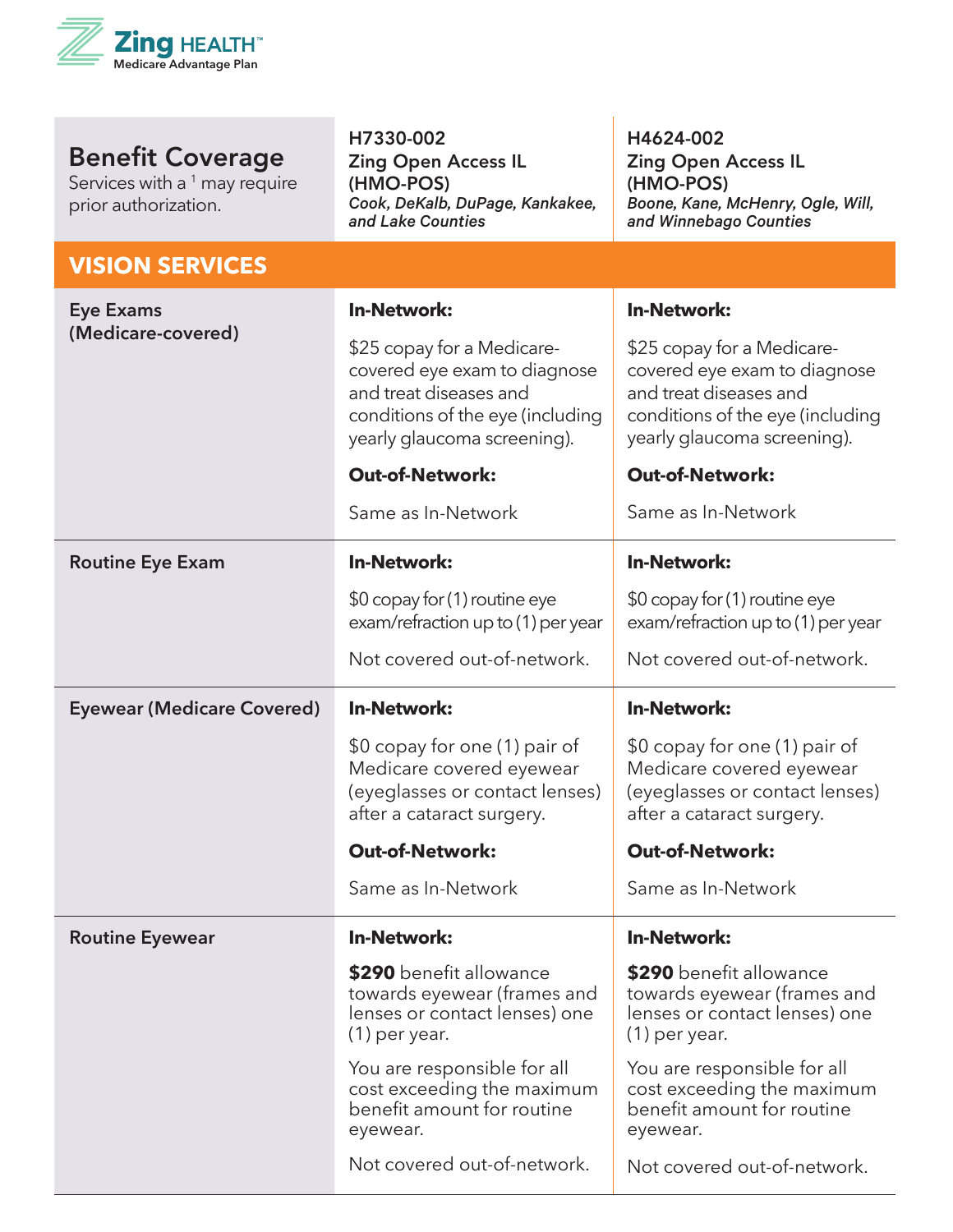

Services with a  $1$  may require prior authorization.

H7330-002

Zing Open Access IL (HMO-POS) *Cook, DeKalb, DuPage, Kankakee, and Lake Counties*

H4624-002 Zing Open Access IL (HMO-POS) *Boone, Kane, McHenry, Ogle, Will, and Winnebago Counties*

#### **MENTAL HEALTH SERVICES**

| <b>Inpatient Mental Health</b>  | <b>In-Network:</b>                                                                                                 | <b>In-Network:</b>                                                                                                 |
|---------------------------------|--------------------------------------------------------------------------------------------------------------------|--------------------------------------------------------------------------------------------------------------------|
| Services <sup>1</sup>           | \$250 copay per day for days 1<br>through 6                                                                        | \$250 copay per day for days 1<br>through 6                                                                        |
|                                 | \$0 per day for days 7 through 90                                                                                  | \$0 per day for days 7 through 90                                                                                  |
|                                 | Your plan covers up to 190 days<br>in a lifetime for inpatient mental<br>health care in a psychiatric<br>hospital. | Your plan covers up to 190 days<br>in a lifetime for inpatient mental<br>health care in a psychiatric<br>hospital. |
|                                 | <b>Out-of-Network:</b>                                                                                             | <b>Out-of-Network:</b>                                                                                             |
|                                 | Same as In-Network                                                                                                 | Same as In-Network                                                                                                 |
| <b>Outpatient Mental Health</b> | <b>In-Network:</b>                                                                                                 | <b>In-Network:</b>                                                                                                 |
| <b>Services</b>                 | \$25 copay for Medicare-<br>covered individual therapy visits.                                                     | \$25 copay for Medicare-<br>covered individual therapy visits.                                                     |
|                                 | \$25 copay for Medicare-<br>covered group therapy visits.                                                          | \$25 copay for Medicare-<br>covered group therapy visits.                                                          |
|                                 | <b>Out-of-Network:</b>                                                                                             | <b>Out-of-Network:</b>                                                                                             |
|                                 | Same as In-Network                                                                                                 | Same as In-Network                                                                                                 |
| <b>SKILLED NURSING</b>          |                                                                                                                    |                                                                                                                    |
| <b>Skilled Nursing Facility</b> | <b>In-Network:</b>                                                                                                 | <b>In-Network:</b>                                                                                                 |
| $(SNF)^1$                       | \$0 copay per day for days 1<br>through 20                                                                         | \$0 copay per day for days 1<br>through 20                                                                         |
|                                 | \$188 copay per day for days<br>21 through 100                                                                     | \$188 copay per day for days<br>21 through 100                                                                     |
|                                 | Our plan covers up to 100 days<br>per benefit period in a SNF.                                                     | Our plan covers up to 100 days<br>per benefit period in a SNF.                                                     |
|                                 | <b>Out-of-Network:</b>                                                                                             | <b>Out-of-Network:</b>                                                                                             |
|                                 | Same as In-Network                                                                                                 | Same as In-Network                                                                                                 |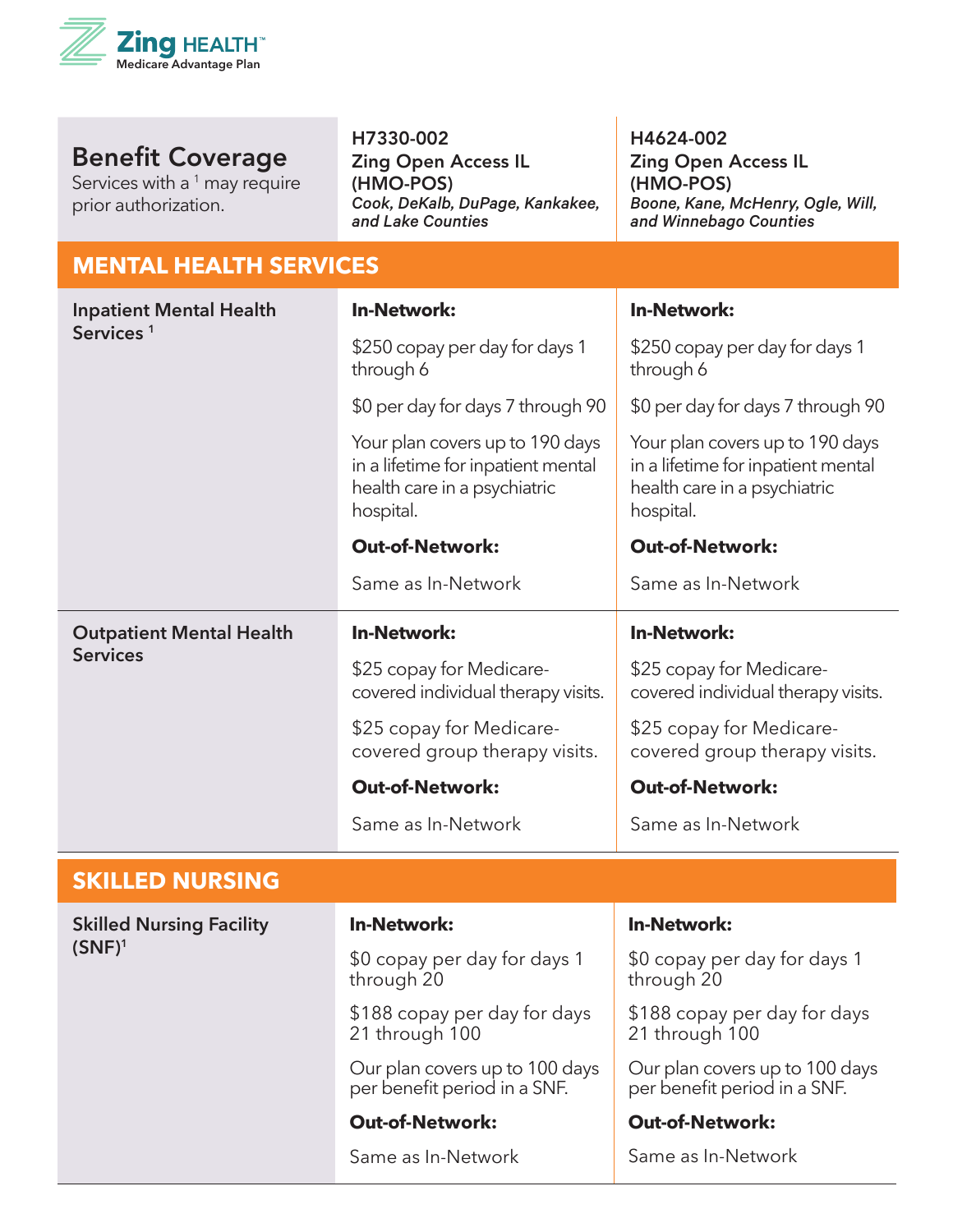

Services with a <sup>1</sup> may require prior authorization.

H7330-002

Zing Open Access IL (HMO-POS) *Cook, DeKalb, DuPage, Kankakee, and Lake Counties*

H4624-002 Zing Open Access IL (HMO-POS) *Boone, Kane, McHenry, Ogle, Will, and Winnebago Counties*

#### **THERAPY AND REHABILITATION SERVICES**

| <b>Occupational Therapy</b><br>Services <sup>1</sup> | <b>In-Network:</b>                 | <b>In-Network:</b>                 |
|------------------------------------------------------|------------------------------------|------------------------------------|
|                                                      | \$20 copay per visit               | \$20 copay per visit               |
|                                                      | <b>Out-of-Network:</b>             | <b>Out-of-Network:</b>             |
|                                                      | Same as In-Network                 | Same as In-Network                 |
| <b>Physical Therapy and Speech-</b>                  | <b>In-Network:</b>                 | <b>In-Network:</b>                 |
| Language Therapy <sup>1</sup>                        | \$20 copay per visit               | \$20 copay per visit               |
|                                                      | <b>Out-of-Network:</b>             | <b>Out-of-Network:</b>             |
|                                                      | Same as In-Network                 | Same as In-Network                 |
| <b>Cardiac and Pulmonary</b>                         | <b>In-Network:</b>                 | <b>In-Network:</b>                 |
| <b>Rehabilitation Services<sup>1</sup></b>           | \$0 copay per visit                | \$0 copay per visit                |
|                                                      | <b>Out-of-Network:</b>             | <b>Out-of-Network:</b>             |
|                                                      | Same as In-Network                 | Same as In-Network                 |
| <b>AMBULANCE</b>                                     |                                    |                                    |
|                                                      |                                    |                                    |
| <b>Ground Service (one-way trip)</b>                 | \$175 copay per date of<br>service | \$175 copay per date of<br>service |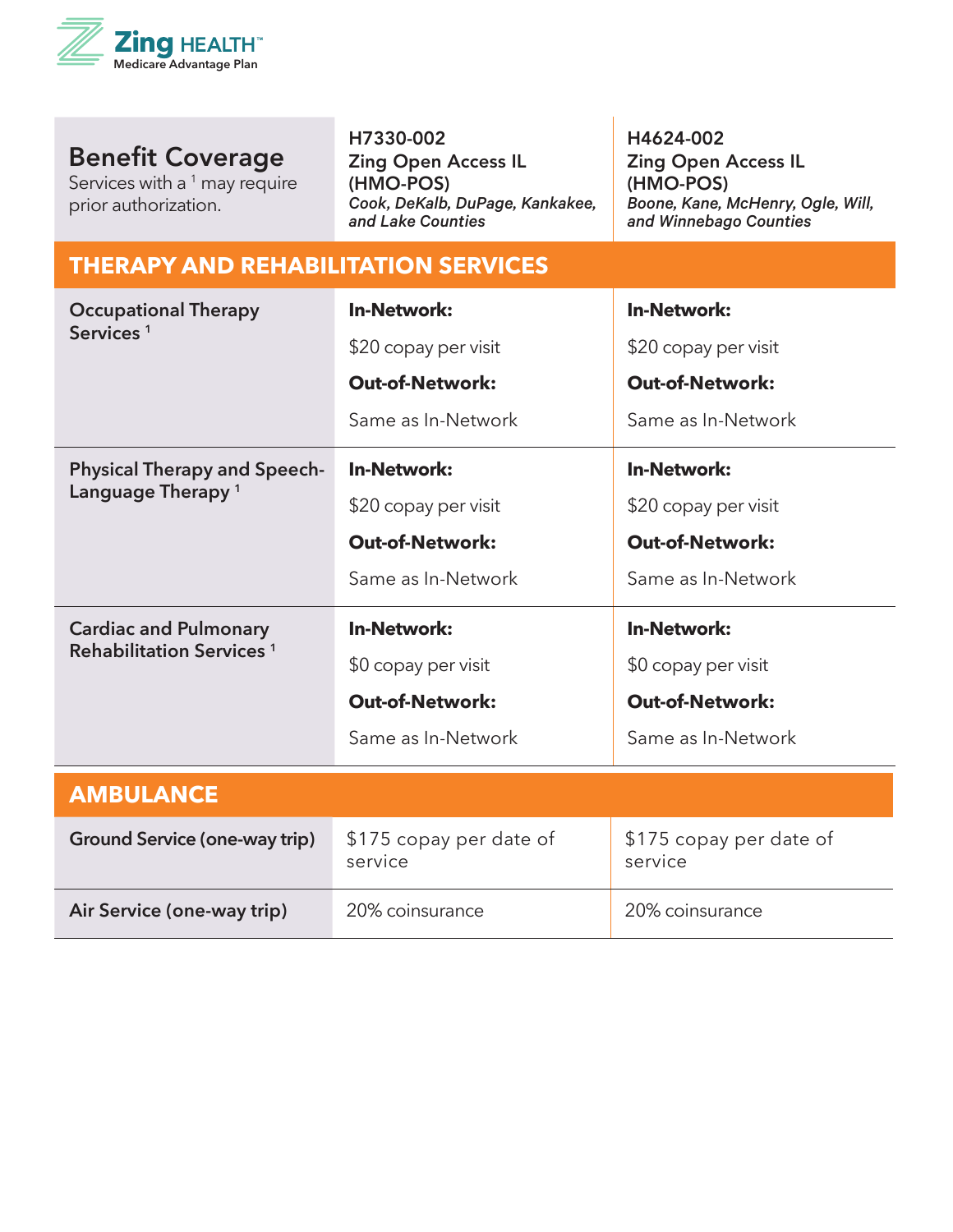

| <b>Benefit Coverage</b>                                | H7330-002<br><b>Zing Open Access IL</b><br>(HMO-POS)<br>Cook, DeKalb, DuPage, Kankakee,<br>and Lake Counties | H4624-002<br><b>Zing Open Access IL</b><br>(HMO-POS)<br>Boone, Kane, McHenry, Ogle, Will,<br>and Winnebago Counties |
|--------------------------------------------------------|--------------------------------------------------------------------------------------------------------------|---------------------------------------------------------------------------------------------------------------------|
| <b>TRANSPORTATION</b>                                  |                                                                                                              |                                                                                                                     |
| <b>Non-Emergency</b><br><b>Transportation Services</b> | <b>In-Network:</b><br>$$0$ copay for 24 one-<br>way trips per year to plan                                   | <b>In-Network:</b><br>\$0 copay for 24 one-way trips<br>per year to plan approved                                   |
|                                                        | approved health-related<br>locations. The member must<br>contact the plan to arrange<br>transportation.      | health-related locations. The<br>member must contact the<br>plan to arrange transportation.                         |
|                                                        | Not covered out-of-network.                                                                                  | Not covered out-of-network.                                                                                         |
| <b>ADDITIONAL DRUG COVERAGE</b>                        |                                                                                                              |                                                                                                                     |
| Medicare Part B Drugs <sup>1</sup>                     | <b>In-Network:</b>                                                                                           | <b>In-Network:</b>                                                                                                  |
|                                                        | 20% coinsurance for<br>chemotherapy drugs.                                                                   | 20% coinsurance for<br>chemotherapy drugs.                                                                          |
|                                                        | 20% coinsurance for Part B<br>drugs.                                                                         | 20% coinsurance for Part B<br>drugs.                                                                                |
|                                                        | <b>Out-of-Network:</b>                                                                                       | <b>Out-of-Network:</b>                                                                                              |
|                                                        | Same as In-Network                                                                                           | Same as In-Network                                                                                                  |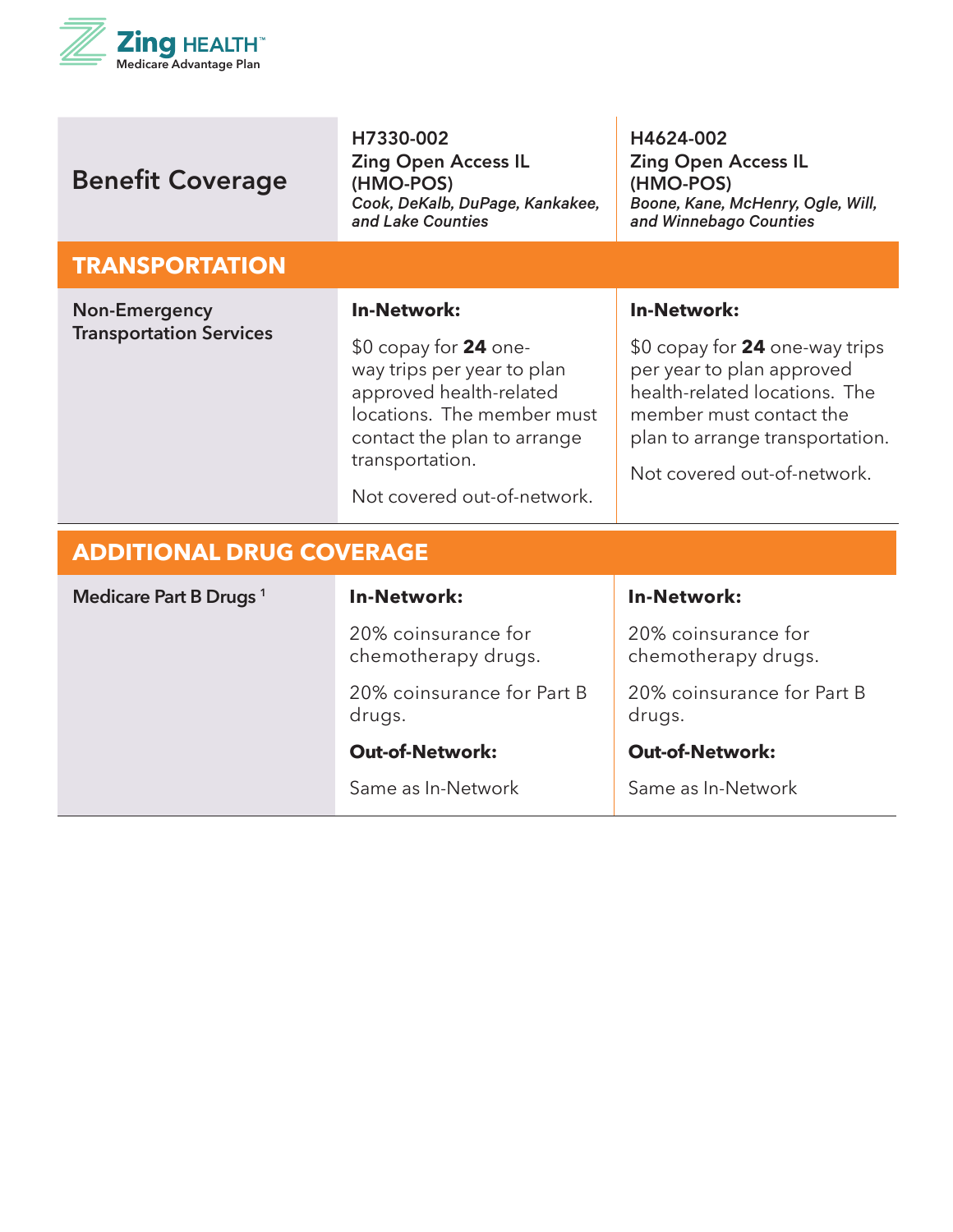

| <b>Benefit Coverage</b>                                                 | H7330-002<br><b>Zing Open Access IL</b><br>(HMO-POS)<br>Cook, DeKalb, DuPage, Kankakee,<br>and Lake Counties                                                                                                                                                                | H4624-002<br><b>Zing Open Access IL</b><br>(HMO-POS)<br>Boone, Kane, McHenry, Ogle, Will,<br>and Winnebago Counties                                                                                                                                                         |
|-------------------------------------------------------------------------|-----------------------------------------------------------------------------------------------------------------------------------------------------------------------------------------------------------------------------------------------------------------------------|-----------------------------------------------------------------------------------------------------------------------------------------------------------------------------------------------------------------------------------------------------------------------------|
| <b>OUTPATIENT PRESCRIPTION DRUGS</b>                                    |                                                                                                                                                                                                                                                                             |                                                                                                                                                                                                                                                                             |
| If you don't have Extra Help                                            | \$0 Deductible                                                                                                                                                                                                                                                              | \$0 Deductible                                                                                                                                                                                                                                                              |
| for your drugs, you'll pay the<br>following:<br><b>Deductible Stage</b> | Because your plan does not<br>have a deductible, this stage<br>does not apply to you. You<br>start the Initial Coverage<br>Stage when you fill your first<br>prescription.                                                                                                  | Because your plan does not<br>have a deductible, this stage<br>does not apply to you. You<br>start the Initial Coverage<br>Stage when you fill your first<br>prescription.                                                                                                  |
| <b>Initial Coverage Stage</b>                                           | You are in the Initial Coverage<br>Stage until you reach \$4,430<br>in drug costs (year to date).<br>You pay the following until<br>your total yearly drug cost<br>reach \$4,430. Total yearly<br>drug costs are the total drug<br>costs paid by both you and<br>your plan. | You are in the Initial Coverage<br>Stage until you reach \$4,430<br>in drug costs (year to date).<br>You pay the following until<br>your total yearly drug cost<br>reach \$4,430. Total yearly<br>drug costs are the total drug<br>costs paid by both you and<br>your plan. |
|                                                                         | Once you've reached this<br>amount, you enter the<br>coverage gap.                                                                                                                                                                                                          | Once you've reached this<br>amount, you enter the<br>coverage gap.                                                                                                                                                                                                          |
|                                                                         | As part of the Insulin Savings<br>Program, you will pay no<br>more than \$35 for a one-<br>month supply for select<br>insulins during the Initial<br>Coverage Stage.                                                                                                        | As part of the Insulin Savings<br>Program, you will pay no more<br>than \$35 for a one-month<br>supply for select insulins<br>during the Initial Coverage<br>Stage.                                                                                                         |
|                                                                         | Specialty drugs are limited to<br>a 30-day supply.                                                                                                                                                                                                                          | Specialty drugs are limited to<br>a 30-day supply.                                                                                                                                                                                                                          |
|                                                                         | This plan includes enhanced<br>drug coverage of certain<br>excluded drugs. Generic<br>only Sildenafil (Viagra) is<br>available on Tier 2.                                                                                                                                   | This plan includes enhanced<br>drug coverage of certain<br>excluded drugs. Generic<br>only Sildenafil (Viagra) is<br>available on Tier 2.                                                                                                                                   |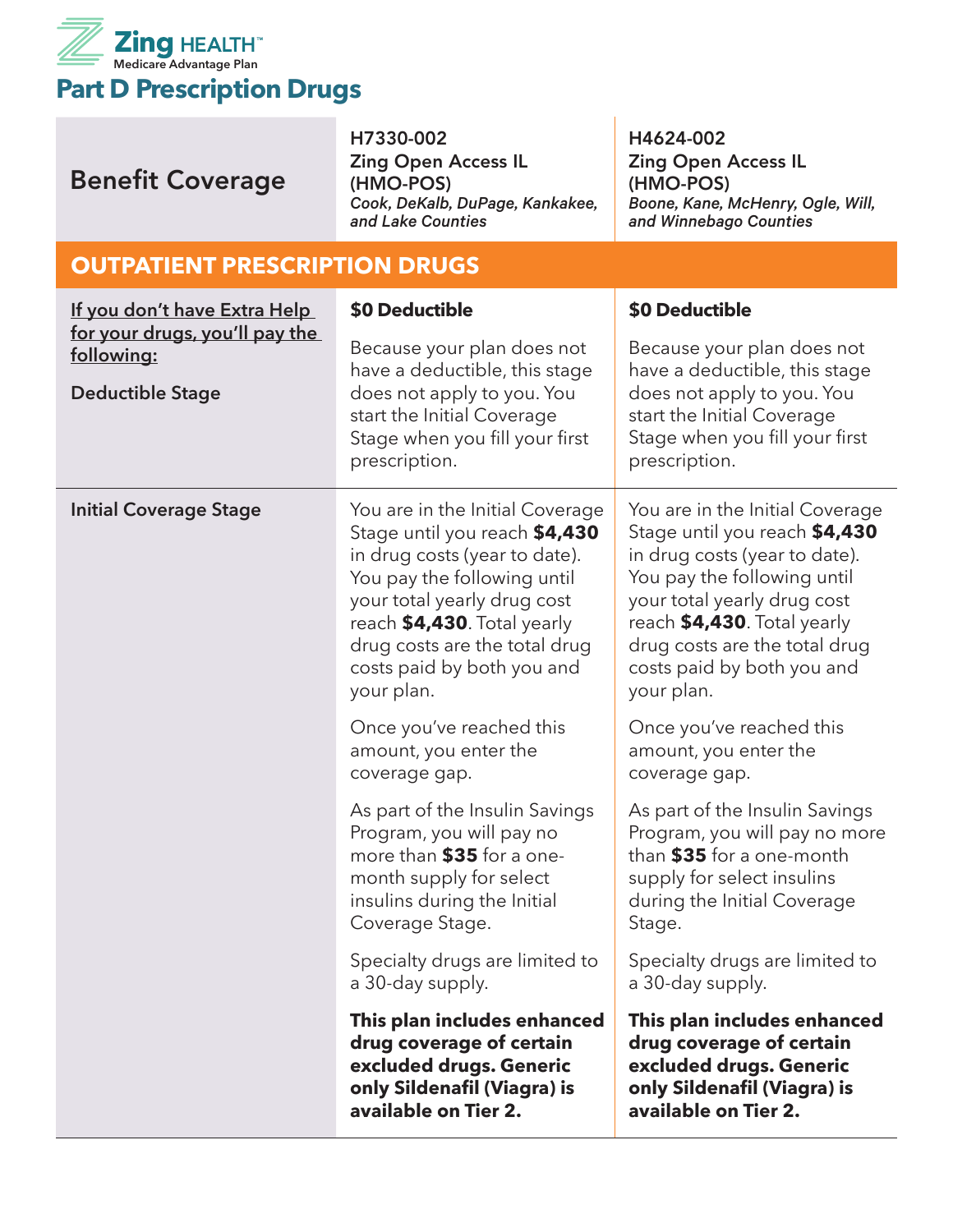

H7330-002 Zing Open Access IL (HMO-POS) *Cook, DeKalb, DuPage, Kankakee, and Lake Counties*

H4624-002 Zing Open Access IL (HMO-POS) *Boone, Kane, McHenry, Ogle, Will, and Winnebago Counties*

#### **OUTPATIENT PRESCRIPTION DRUGS** *(continued)*

| <b>Standard Retail Cost-Sharing</b>                    | 30-day Supply        | <b>60-day Supply</b> | 90-day Supply |
|--------------------------------------------------------|----------------------|----------------------|---------------|
| <b>Tier 1: Preferred Generic</b>                       | $$0$ copay           | $$0$ copay           | $$0$ copay    |
| <b>Tier 2: Generic</b>                                 | $$5$ copay           | $$10$ copay          | $$15$ copay   |
| <b>Tier 3: Preferred Brand</b>                         | \$47 copay           | $$94$ copay          | $$141$ copay  |
| <b>Tier 4: Non-Preferred Brand</b>                     | $$100$ copay         | $$200$ copay         | $$300$ copay  |
| <b>Tier 5: Specialty Tier</b>                          | 33% coinsurance      | n/a                  | n/a           |
| <b>Standard Mail Order</b><br><b>Cost-Sharing</b>      | <b>30-day Supply</b> | <b>60-day Supply</b> | 90-day Supply |
| <b>Tier 1: Preferred Generic</b>                       | $$0$ copay           | $$0$ copay           | $$0$ copay    |
| <b>Tier 2: Generic</b>                                 | \$5 copay            | \$5 copay            | \$5 copay     |
| <b>Tier 3: Preferred Brand</b>                         | $$47$ copay          | \$94 copay           | $$94$ copay   |
| <b>Tier 4: Non-Preferred Brand</b>                     | $$100$ copay         | $$200$ copay         | $$200$ copay  |
| <b>Tier 5: Specialty Tier</b>                          | 33% coinsurance      | n/a                  | n/a           |
| <b>Out-of-Network and</b><br><b>Long-Term Pharmacy</b> | 31-day Supply        |                      |               |
| <b>Tier 1: Preferred Generic</b>                       | $$0$ copay           |                      |               |
| <b>Tier 2: Generic</b>                                 | $$5$ copay           |                      |               |
| <b>Tier 3: Preferred Brand</b>                         | $$47$ copay          |                      |               |
| <b>Tier 4: Non-Preferred Brand</b>                     | $$100$ copay         |                      |               |
| <b>Tier 5: Specialty Tier</b>                          | 33% coinsurance      |                      |               |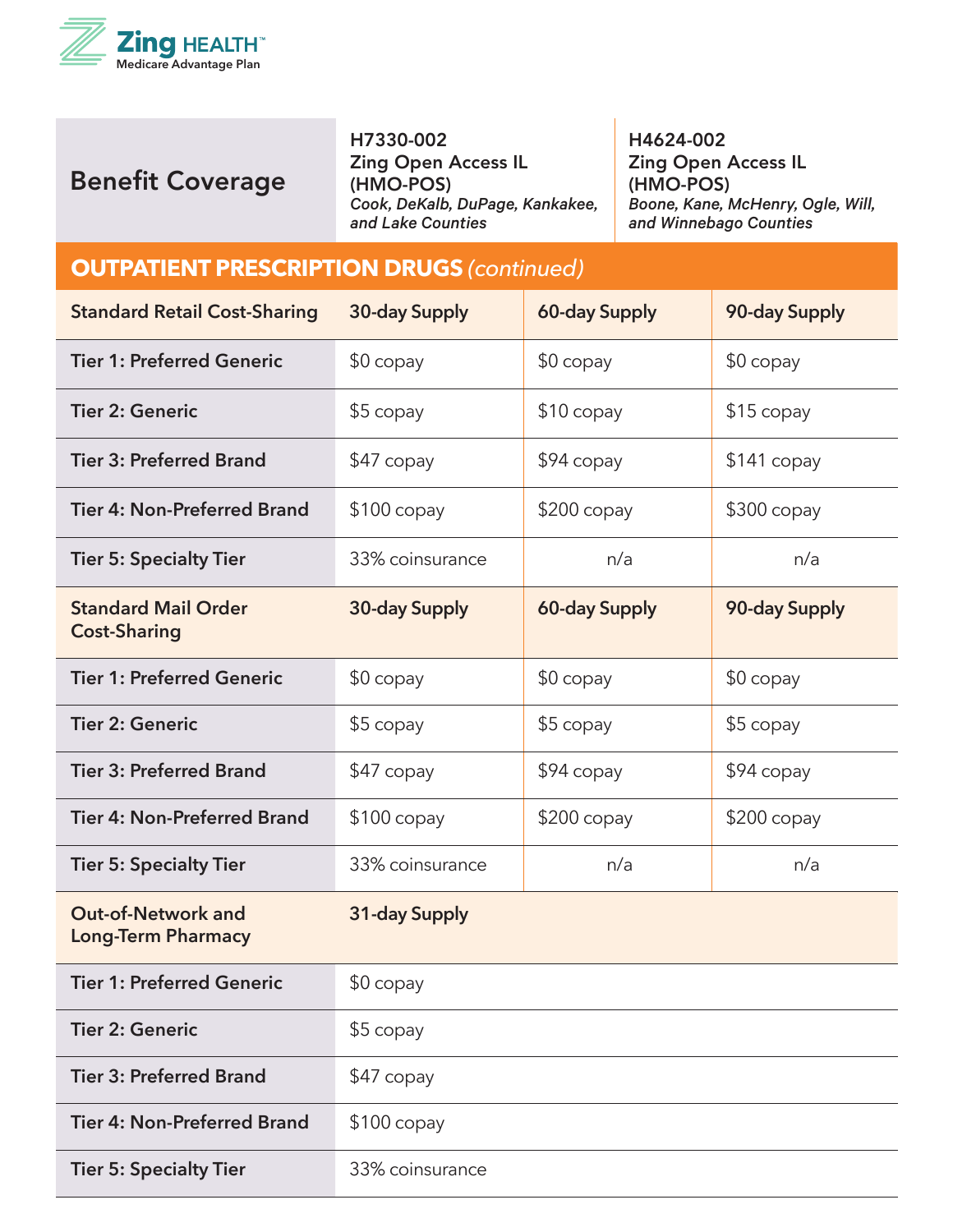

H7330-002 Zing Open Access IL (HMO-POS) *Cook, DeKalb, DuPage, Kankakee, and Lake Counties*

H4624-002 Zing Open Access IL (HMO-POS) *Boone, Kane, McHenry, Ogle, Will, and Winnebago Counties*

#### **OUTPATIENT PRESCRIPTION DRUGS** *(continued)*

| <b>Coverage Gap Stage</b> | Most Medicare drug plans<br>have a Coverage Gap (also<br>called the "donut hole").<br>The coverage gap begins<br>after you and your drug plan<br>together have spent \$4,430<br>for covered drugs.                                                                                                                                                                                                                                                                    | Most Medicare drug plans<br>have a Coverage Gap (also<br>called the "donut hole").<br>The coverage gap begins<br>after you and your drug plan<br>together have spent \$4,430<br>for covered drugs.                                                                                                                                                                                                                                                                    |
|---------------------------|-----------------------------------------------------------------------------------------------------------------------------------------------------------------------------------------------------------------------------------------------------------------------------------------------------------------------------------------------------------------------------------------------------------------------------------------------------------------------|-----------------------------------------------------------------------------------------------------------------------------------------------------------------------------------------------------------------------------------------------------------------------------------------------------------------------------------------------------------------------------------------------------------------------------------------------------------------------|
|                           | After you enter the coverage<br>gap, you pay 25% of the<br>plan's costs for covered<br>brand name drugs and 25%<br>of the plan's cost for generic<br>drugs until your cost total<br>\$7,050. During this stage,<br>you will continue to pay the<br>same retail, mail-order, and<br>long-term care copay as in<br>the Initial Coverage Stage for<br>drugs on Tier 1. Also during<br>this stage, your out-of-pocket<br>costs for select insulins will be<br>up to \$35. | After you enter the coverage<br>gap, you pay 25% of the<br>plan's costs for covered<br>brand name drugs and 25%<br>of the plan's cost for generic<br>drugs until your cost total<br>\$7,050. During this stage,<br>you will continue to pay the<br>same retail, mail-order, and<br>long-term care copay as in<br>the Initial Coverage Stage for<br>drugs on Tier 1. Also during<br>this stage, your out-of-pocket<br>costs for select insulins will be<br>up to \$35. |
|                           | For generic drugs, the<br>amount paid by the plan<br>(75%) does not count toward<br>your out-of-pocket costs. Only<br>the amount you pay counts<br>and moves you through<br>the coverage gap. You will<br>remain in the coverage gap<br>stage until your drug costs<br>total \$7,050, which is the<br>end of the coverage gap.<br>Not everyone will enter the<br>coverage gap.                                                                                        | For generic drugs, the amount<br>paid by the plan (75%) does<br>not count toward your out-of-<br>pocket costs. Only the amount<br>you pay counts and moves<br>you through the coverage<br>gap. You will remain in the<br>coverage gap stage until your<br>drug costs total \$7,050, which<br>is the end of the coverage<br>gap. Not everyone will enter<br>the coverage gap.                                                                                          |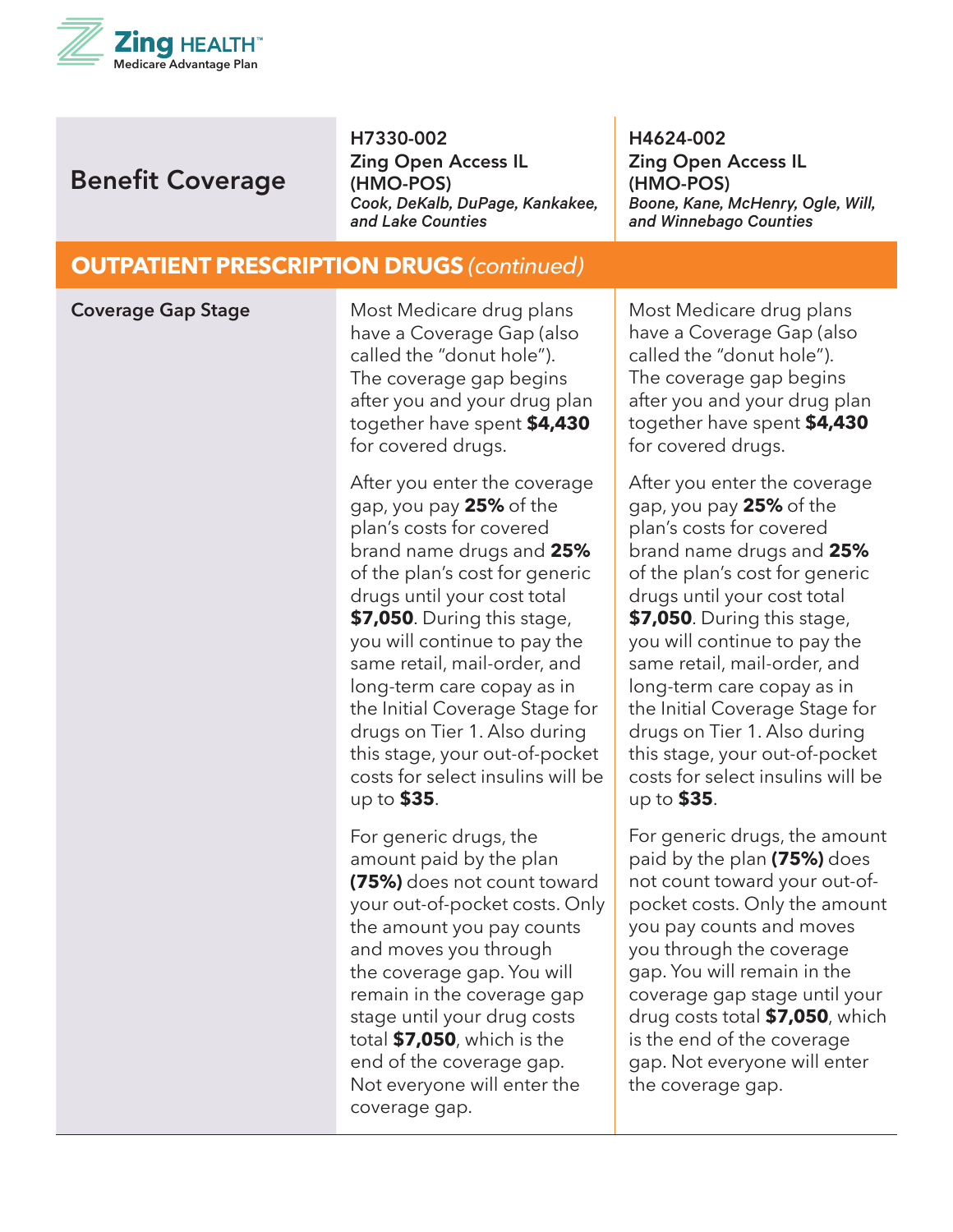

H7330-002 Zing Open Access IL (HMO-POS) *Cook, DeKalb, DuPage, Kankakee, and Lake Counties*

H4624-002 Zing Open Access IL (HMO-POS) *Boone, Kane, McHenry, Ogle, Will, and Winnebago Counties*

#### **OUTPATIENT PRESCRIPTION DRUGS** *(continued)*

| <b>Standard Retail Cost-Sharing</b>                    | 30-day Supply                                                                                                                                                                                                                                                                                                                                                                                                                                              | <b>60-day Supply</b> |                      | 90-day Supply                                                |
|--------------------------------------------------------|------------------------------------------------------------------------------------------------------------------------------------------------------------------------------------------------------------------------------------------------------------------------------------------------------------------------------------------------------------------------------------------------------------------------------------------------------------|----------------------|----------------------|--------------------------------------------------------------|
| <b>Tier 1: Preferred Generic</b>                       | $$0$ copay                                                                                                                                                                                                                                                                                                                                                                                                                                                 | $$0$ copay           |                      | $$0$ copay                                                   |
| <b>Standard Mail Order</b><br><b>Cost-Sharing</b>      | 30-day Supply                                                                                                                                                                                                                                                                                                                                                                                                                                              | 60-day Supply        |                      | 90-day Supply                                                |
| <b>Tier 1: Preferred Generic</b>                       | $$0$ copay                                                                                                                                                                                                                                                                                                                                                                                                                                                 | $$0$ copay           |                      | $$0$ copay                                                   |
| <b>Long-Term Pharmacy</b>                              | 31-day Supply                                                                                                                                                                                                                                                                                                                                                                                                                                              |                      |                      |                                                              |
| <b>Tier 1: Preferred Generic</b>                       | $$0$ copay                                                                                                                                                                                                                                                                                                                                                                                                                                                 |                      |                      |                                                              |
| <b>Catastrophic Coverage Stage</b>                     | The Catastrophic Coverage<br>The Catastrophic Coverage<br>Stage begins after your yearly<br>Stage begins after your yearly<br>out-of-pocket drug costs<br>out-of-pocket drug costs<br>(including drugs purchased<br>(including drugs purchased<br>through your retail pharmacy<br>through your retail pharmacy<br>and through mail order) reach<br>and through mail order) reach<br>\$7,050, you pay the greater of:<br>$$7,050$ , you pay the greater of: |                      |                      |                                                              |
| <b>Drug Type</b>                                       | <b>Cost-Share Information</b>                                                                                                                                                                                                                                                                                                                                                                                                                              |                      |                      | <b>Cost-Share Information</b>                                |
| <b>Generic/Preferred Multi-</b><br><b>Source Drugs</b> | • 5% of the cost, or<br>• \$3.95 copay (including brand<br>drugs treated as generic)                                                                                                                                                                                                                                                                                                                                                                       |                      | • 5% of the cost, or | • \$3.95 copay (including brand<br>drugs treated as generic) |
| <b>Brand Name and Other</b><br><b>Drugs</b>            | • \$9.85 copay for all other<br>drugs                                                                                                                                                                                                                                                                                                                                                                                                                      |                      | drugs                | • \$9.85 copay for all other                                 |

Cost-Sharing may change depending on the pharmacy you choose and when you enter a new phase of the drug stages.

Your cost share may differ depending on when you enter another phase of the drug benefit and if you qualify for "Extra Help." To find out if you qualify for "Extra Help," please contact the Social Security Office at 1-800-772-1213 Monday through Friday, 7 a.m. – 7 p.m. TTY users should call 1-800-325-0778.

For more information on additional pharmacy specific cost-share and the drug coverage stages, please call our Customer Service department or access our "Evidence of Coverage" online or request one by mail.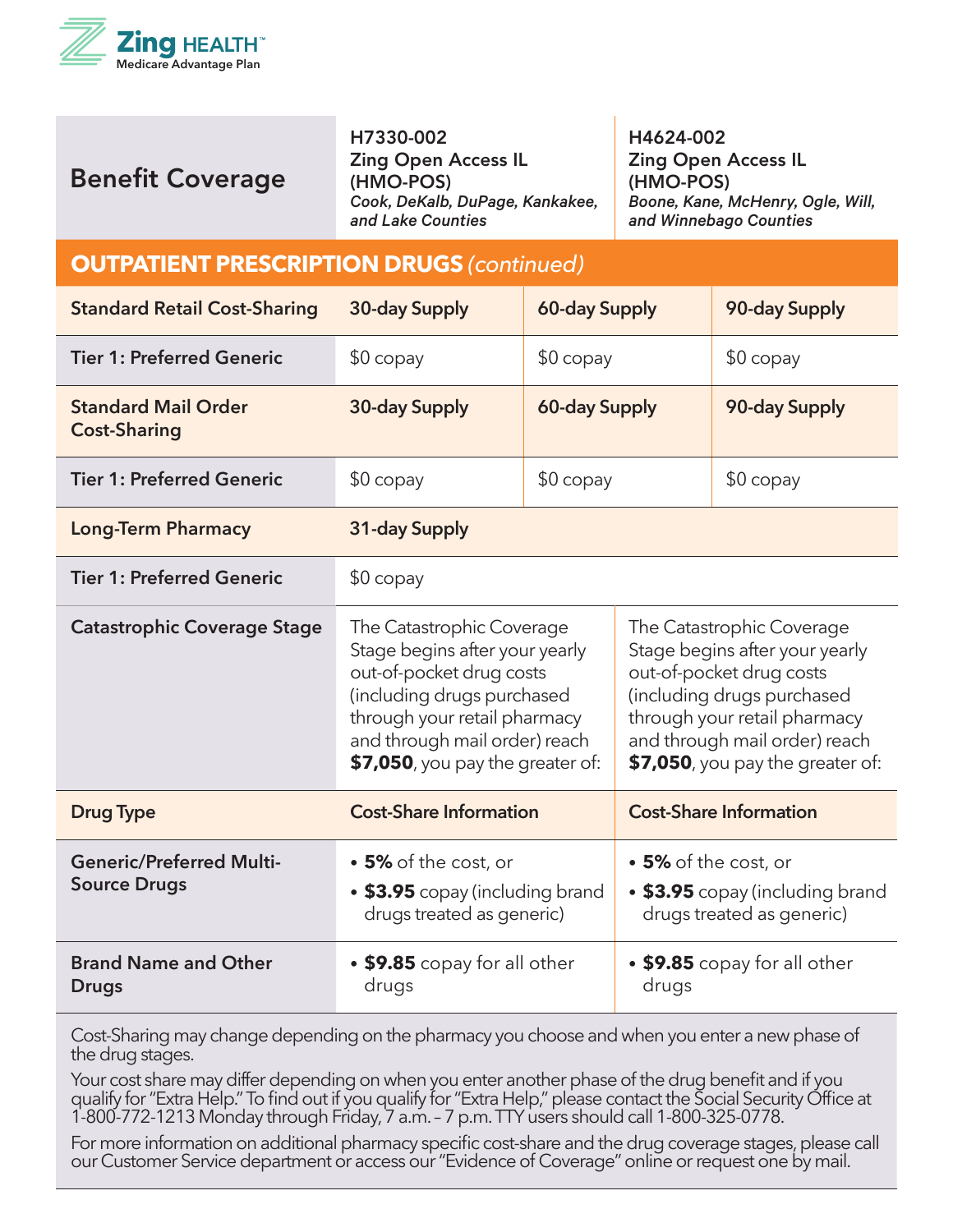

| <b>Benefit Coverage</b>                           | H7330-002<br><b>Zing Open Access IL</b><br>(HMO-POS)<br>Cook, DeKalb, DuPage, Kankakee,<br>and Lake Counties                                                                                                                                                                                                                                                    |               | H4624-002<br>(HMO-POS) | <b>Zing Open Access IL</b><br>Boone, Kane, McHenry, Ogle, Will,<br>and Winnebago Counties |
|---------------------------------------------------|-----------------------------------------------------------------------------------------------------------------------------------------------------------------------------------------------------------------------------------------------------------------------------------------------------------------------------------------------------------------|---------------|------------------------|-------------------------------------------------------------------------------------------|
| <b>INSULIN SAVINGS PROGRAM</b>                    |                                                                                                                                                                                                                                                                                                                                                                 |               |                        |                                                                                           |
| <b>Insulin Savings Program</b>                    | This plan participates in the Insulin Savings Program which<br>provides reduced cost on select insulins through the first three<br>drug stages (Deductible, Initial Coverage and Coverage Gap<br>Stages). The Insulin Savings Program does not apply to the<br>Catastrophic Coverage Stage. You are not eligible for this program<br>if you receive Extra Help. |               |                        |                                                                                           |
| <b>Standard Retail Cost-Sharing</b>               | 30-day Supply                                                                                                                                                                                                                                                                                                                                                   | 60-day Supply |                        | 90-day Supply                                                                             |
| <b>Tier 3: Preferred Brand</b>                    | $$35$ copay                                                                                                                                                                                                                                                                                                                                                     | $$70$ copay   |                        | $$105$ copay                                                                              |
| <b>Standard Mail Order</b><br><b>Cost-Sharing</b> | 30-day Supply                                                                                                                                                                                                                                                                                                                                                   | 60-day Supply |                        | 90-day Supply                                                                             |
| <b>Tier 3: Preferred Brand</b>                    | $$35$ copay                                                                                                                                                                                                                                                                                                                                                     | \$70 copay    |                        | $$70$ copay                                                                               |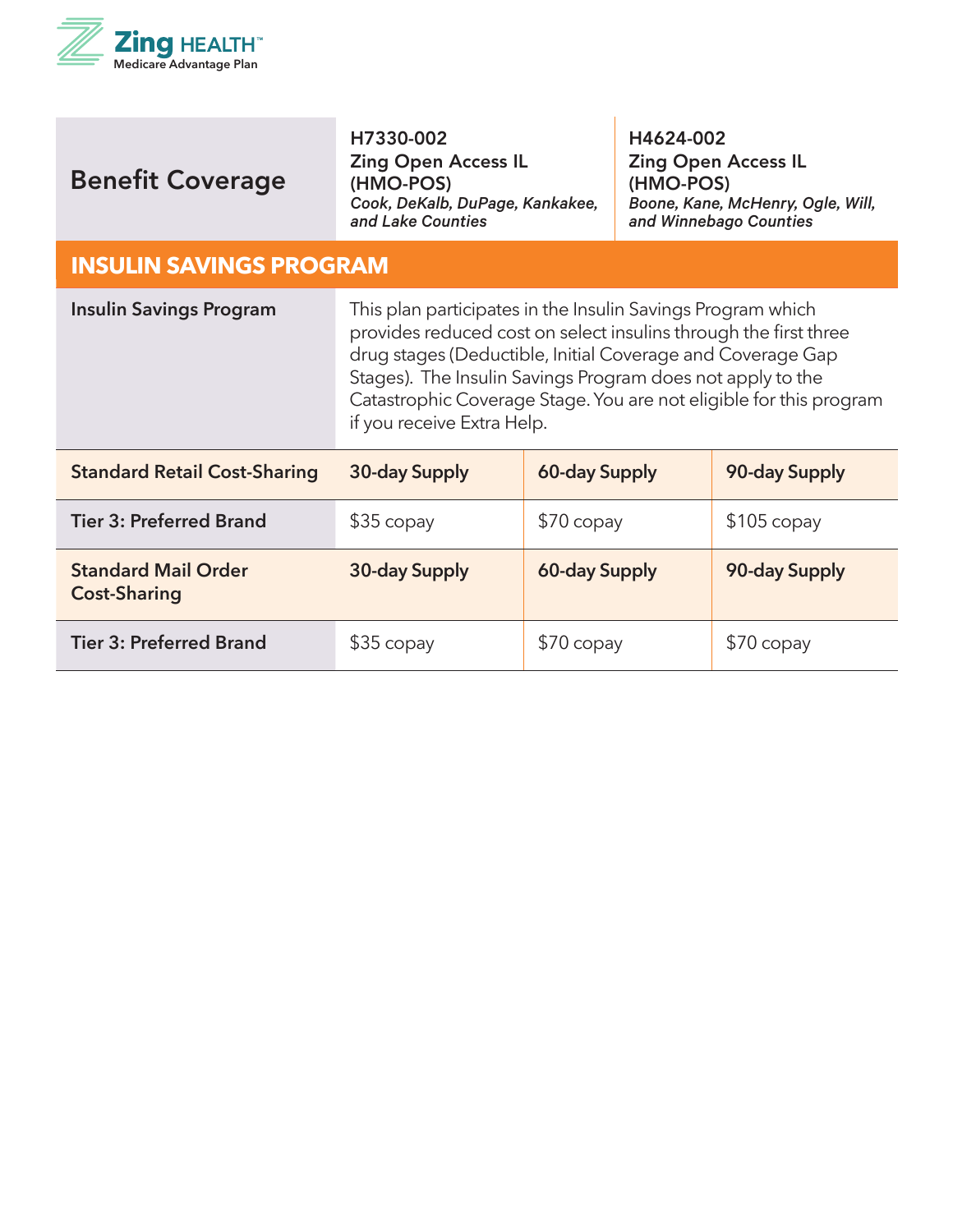

#### **Additional Benefits, Care and Services**

## Benefit Coverage

Services with a  $^1$  may require prior authorization.

H7330-002 Zing Open Access IL (HMO-POS) *Cook, DeKalb, DuPage, Kankakee, and Lake Counties*

H4624-002 Zing Open Access IL (HMO-POS) *Boone, Kane, McHenry, Ogle, Will, and Winnebago Counties*

#### **FOOT CARE (PODIATRY SERVICES)**

| <b>Podiatry Services</b><br>(Medicare-covered) | <b>In-Network:</b>                 | <b>In-Network:</b>                 |
|------------------------------------------------|------------------------------------|------------------------------------|
|                                                | \$25 copay per visit               | \$25 copay per visit               |
|                                                | <b>Out-of-Network:</b>             | <b>Out-of-Network:</b>             |
|                                                | Same as In-Network                 | Same as In-Network                 |
| <b>Routine Podiatry Services</b>               | <b>In-Network:</b>                 | <b>In-Network:</b>                 |
|                                                | \$20 copay for (4) visits per year | \$20 copay for (4) visits per year |
|                                                | Not covered out-of-network.        | Not covered out-of-network.        |

#### **MEDICAL EQUIPMENT AND SUPPLIES**

| <b>Durable Medical Equipment</b><br>(wheelchairs, oxygen, etc.) <sup>1</sup> | <b>In-Network:</b>                                                                           | <b>In-Network:</b>                                                                           |
|------------------------------------------------------------------------------|----------------------------------------------------------------------------------------------|----------------------------------------------------------------------------------------------|
|                                                                              | 20% coinsurance per item                                                                     | 20% coinsurance per item                                                                     |
|                                                                              | Prior authorization is required<br>for DME in the amount of \$500<br>or more.                | Prior authorization is required<br>for DME in the amount of \$500<br>or more.                |
|                                                                              | <b>Out-of-Network:</b>                                                                       | <b>Out-of-Network:</b>                                                                       |
|                                                                              | Same as In-Network                                                                           | Same as In-Network                                                                           |
| <b>Prosthetic Devices (braces,</b>                                           |                                                                                              |                                                                                              |
|                                                                              | <b>In-Network:</b>                                                                           | <b>In-Network:</b>                                                                           |
| artificial limbs, etc.) <sup>1</sup>                                         | 20% coinsurance per item                                                                     | 20% coinsurance per item                                                                     |
|                                                                              | Prior authorization is required<br>for prosthetic devices in the<br>amount of \$500 or more. | Prior authorization is required<br>for prosthetic devices in the<br>amount of \$500 or more. |
|                                                                              | <b>Out-of-Network:</b>                                                                       | <b>Out-of-Network:</b>                                                                       |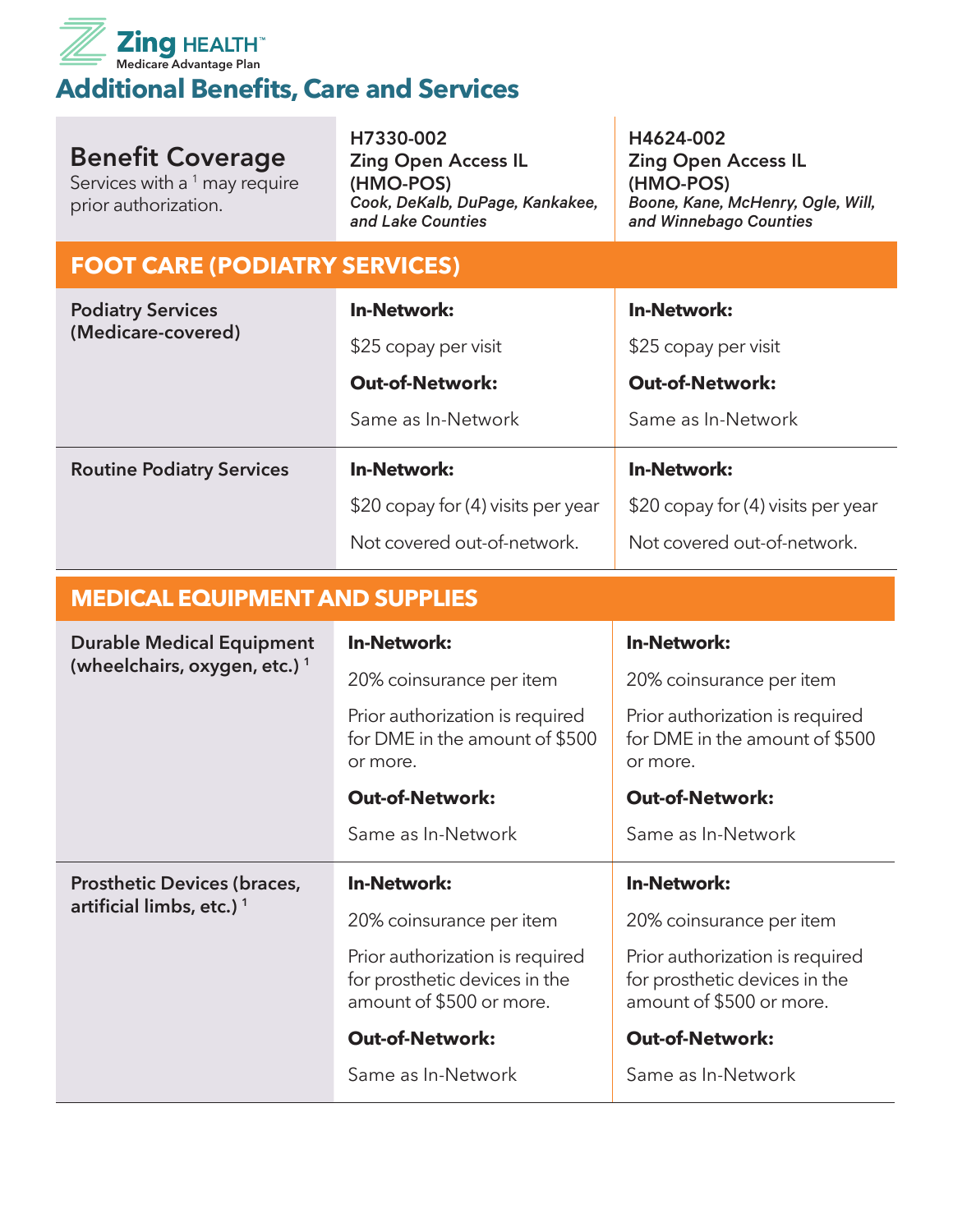

Services with a  $1$  may require prior authorization.

H7330-002 Zing Open Access IL (HMO-POS) *Cook, DeKalb, DuPage, Kankakee, and Lake Counties*

H4624-002 Zing Open Access IL (HMO-POS) *Boone, Kane, McHenry, Ogle, Will, and Winnebago Counties*

#### **MEDICAL EQUIPMENT AND SUPPLIES** *(continued)*

| <b>Diabetes Supplies and</b> | <b>In-Network:</b>                                                                                                                                     | <b>In-Network:</b>                                                                                                                                     |
|------------------------------|--------------------------------------------------------------------------------------------------------------------------------------------------------|--------------------------------------------------------------------------------------------------------------------------------------------------------|
| <b>Services</b>              | \$0 copay for preferred<br>diabetic test strips and<br>monitoring supplies                                                                             | \$0 copay for preferred<br>diabetic test strips and<br>monitoring supplies                                                                             |
|                              | 20% coinsurance for non-<br>preferred diabetic test strips<br>and monitoring supplies                                                                  | 20% coinsurance for non-<br>preferred diabetic test strips<br>and monitoring supplies                                                                  |
|                              | \$0 copay for diabetes self-<br>management training                                                                                                    | \$0 copay for diabetes self-<br>management training                                                                                                    |
|                              | 20% coinsurance for therapeutic<br>shoes or shoe inserts                                                                                               | 20% coinsurance for therapeutic<br>shoes or shoe inserts                                                                                               |
|                              | <b>Out-of-Network:</b>                                                                                                                                 | <b>Out-of-Network:</b>                                                                                                                                 |
|                              | Same as In-Network                                                                                                                                     | Same as In-Network                                                                                                                                     |
| <b>CHIROPRACTIC CARE</b>     |                                                                                                                                                        |                                                                                                                                                        |
| <b>Chiropractic Services</b> | <b>In-Network:</b>                                                                                                                                     | <b>In-Network:</b>                                                                                                                                     |
| (Medical Covered)            | \$20 copay for manual<br>manipulation of the spine to<br>correct subluxation (when one<br>or more of the bones of your<br>spine move out of position). | \$20 copay for manual<br>manipulation of the spine to<br>correct subluxation (when one<br>or more of the bones of your<br>spine move out of position). |
|                              | <b>Out-of-Network:</b>                                                                                                                                 | <b>Out-of-Network:</b>                                                                                                                                 |
|                              | Same as In-Network                                                                                                                                     | Same as In-Network                                                                                                                                     |
|                              |                                                                                                                                                        |                                                                                                                                                        |

#### **HOME HEALTH CARE**

**Home Health Care <sup>1</sup> (Medicare-covered)**

#### **In-Network:**

\$0 copay

#### **Out-of-Network:**

Same as In-Network

**In-Network:**

\$0 copay

**Out-of-Network:**

Same as In-Network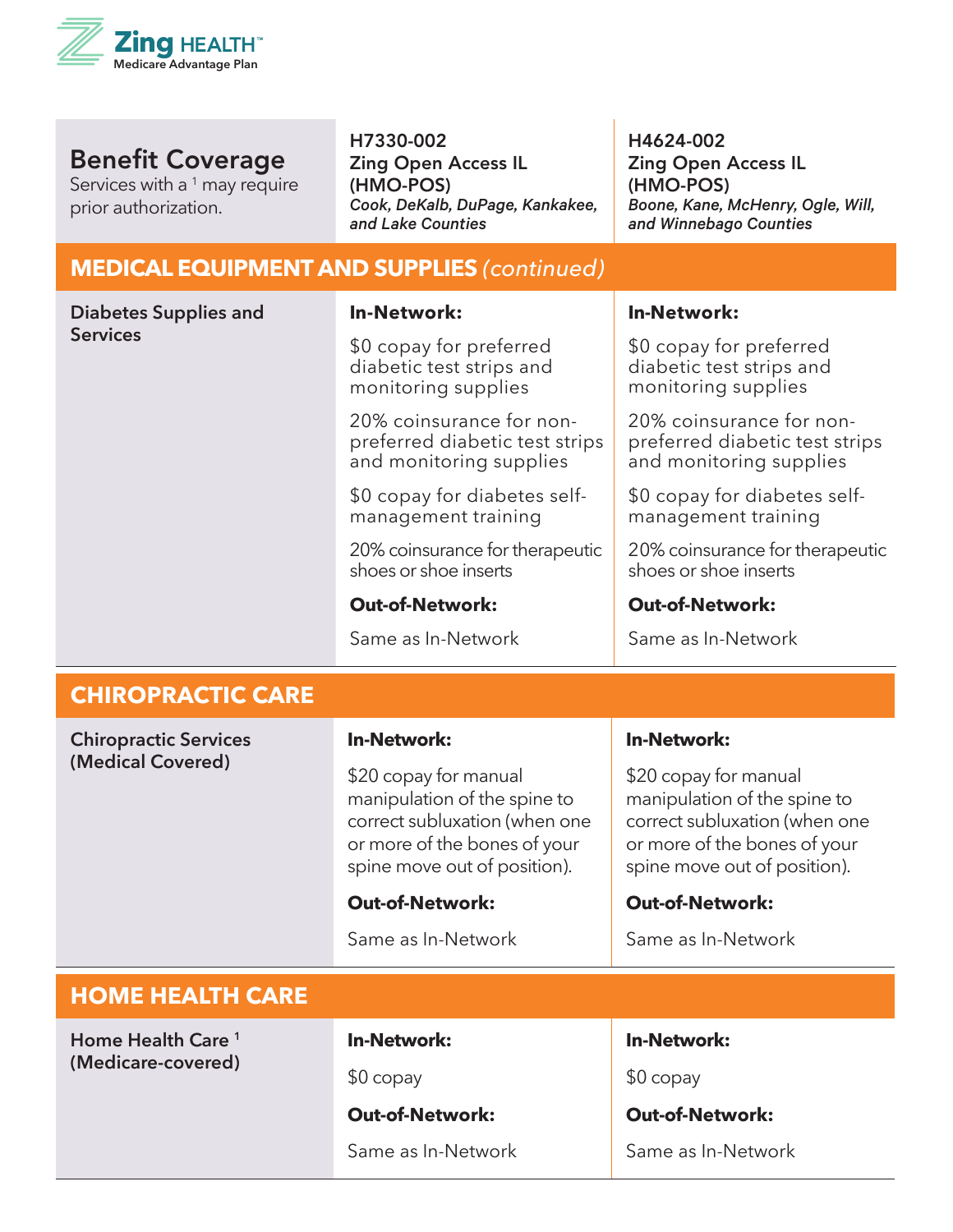

Services with a  $1$  may require prior authorization.

H7330-002 Zing Open Access IL (HMO-POS) *Cook, DeKalb, DuPage, Kankakee, and Lake Counties*

H4624-002 Zing Open Access IL (HMO-POS) *Boone, Kane, McHenry, Ogle, Will, and Winnebago Counties*

| <b>HOSPICE</b>      |                                                                                                            |                                                                                                            |
|---------------------|------------------------------------------------------------------------------------------------------------|------------------------------------------------------------------------------------------------------------|
| <b>Hospice Care</b> | You must get your care from<br>a Medicare-certified hospice<br>provider.                                   | You must get your care from<br>a Medicare-certified hospice<br>provider.                                   |
|                     | You must consult with the plan<br>before you select hospice.                                               | You must consult with the plan<br>before you select hospice.                                               |
|                     | You pay part of the cost for<br>outpatient drugs.                                                          | You pay part of the cost for<br>outpatient drugs.                                                          |
|                     | Original Medicare will be billed for<br>your hospice care, even if you're in<br>a Medicare Advantage plan. | Original Medicare will be billed for<br>your hospice care, even if you're in<br>a Medicare Advantage plan. |

#### **OUTPATIENT SUBSTANCE ABUSE**

| <b>Individual and Group</b><br>Therapy Visit <sup>1</sup> | <b>In-Network:</b><br>\$25 copay per visit                    | <b>In-Network:</b><br>\$25 copay per visit                    |
|-----------------------------------------------------------|---------------------------------------------------------------|---------------------------------------------------------------|
|                                                           | <b>Out-of-Network:</b>                                        | <b>Out-of-Network:</b>                                        |
|                                                           | Same as In-Network                                            | Same as In-Network                                            |
| <b>Opioid Treatment Services</b> <sup>1</sup>             | <b>In-Network:</b>                                            | <b>In-Network:</b>                                            |
|                                                           | \$25 copay per visit                                          | \$25 copay per visit                                          |
|                                                           | <b>Out-of-Network:</b>                                        | <b>Out-of-Network:</b>                                        |
|                                                           | Same as In-Network                                            | Same as In-Network                                            |
| <b>RENAL DIALYSIS</b>                                     |                                                               |                                                               |
| Renal Dialysis <sup>1</sup>                               | <b>In-Network:</b>                                            | <b>In-Network:</b>                                            |
|                                                           | 20% of the cost for Medicare-<br>covered dialysis treatments. | 20% of the cost for Medicare-<br>covered dialysis treatments. |
|                                                           | \$0 copay for kidney disease<br>education services.           | \$0 copay for kidney disease<br>education services.           |
|                                                           | Not covered out-of-network.                                   | Not covered out-of-network.                                   |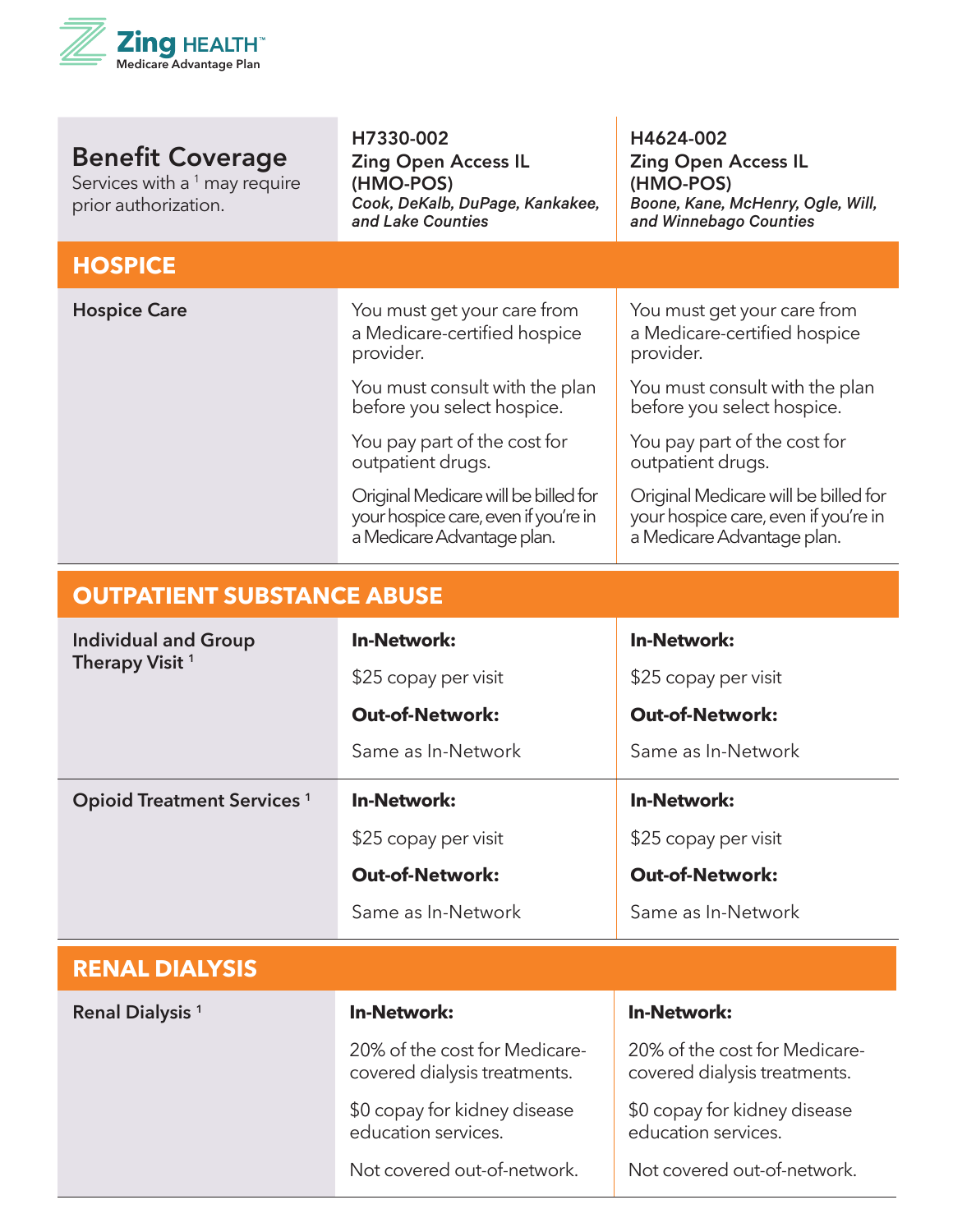

H7330-002 Zing Open Access IL (HMO-POS) *Cook, DeKalb, DuPage, Kankakee, and Lake Counties*

#### **OVER-THE-COUNTER (OTC) ITEMS**

**Over-the-Counter (OTC)**

**Your coverage includes OTC items, medications and products.** 

#### **In-Network:**

**\$75** every (3) months for OTC items.

The OTC debit card allows members to purchase health related items from retail pharmacies as well as mail order purchases.

Any remaining balance will not roll over to the next OTC quarter.

You can order:

- Online visit NationsOTC. com/ZingHealth
- By Phone call a NationsOTC Member Experience Advisor at 1-877-273-3381 (TTY: 711), 24 hours a day, seven days a week, 365 days a year.
- By Mail Fill out and return the order form in the NationsOTC/Zing Health product catalog.
- Retail through an approved, in network retailer

Please visit our website at **www.myzinghealth.com** to see our list of covered over-thecounter items.

Not covered out-of-network.

H4624-002 Zing Open Access IL (HMO-POS) *Boone, Kane, McHenry, Ogle, Will, and Winnebago Counties*

#### **In-Network:**

**\$75** every (3) months for OTC items.

The OTC debit card allows members to purchase health related items from retail pharmacies as well as mail order purchases.

Any remaining balance will not roll over to the next OTC quarter.

You can order:

- Online visit NationsOTC. com/ZingHealth
- By Phone call a NationsOTC Member Experience Advisor at 1-877-273-3381 (TTY: 711), 24 hours a day, seven days a week, 365 days a year.
- By Mail Fill out and return the order form in the NationsOTC/Zing Health product catalog.
- Retail through an approved, in network retailer

Please visit our website at **www.myzinghealth.com** to see our list of covered over-thecounter items.

Not covered out-of-network.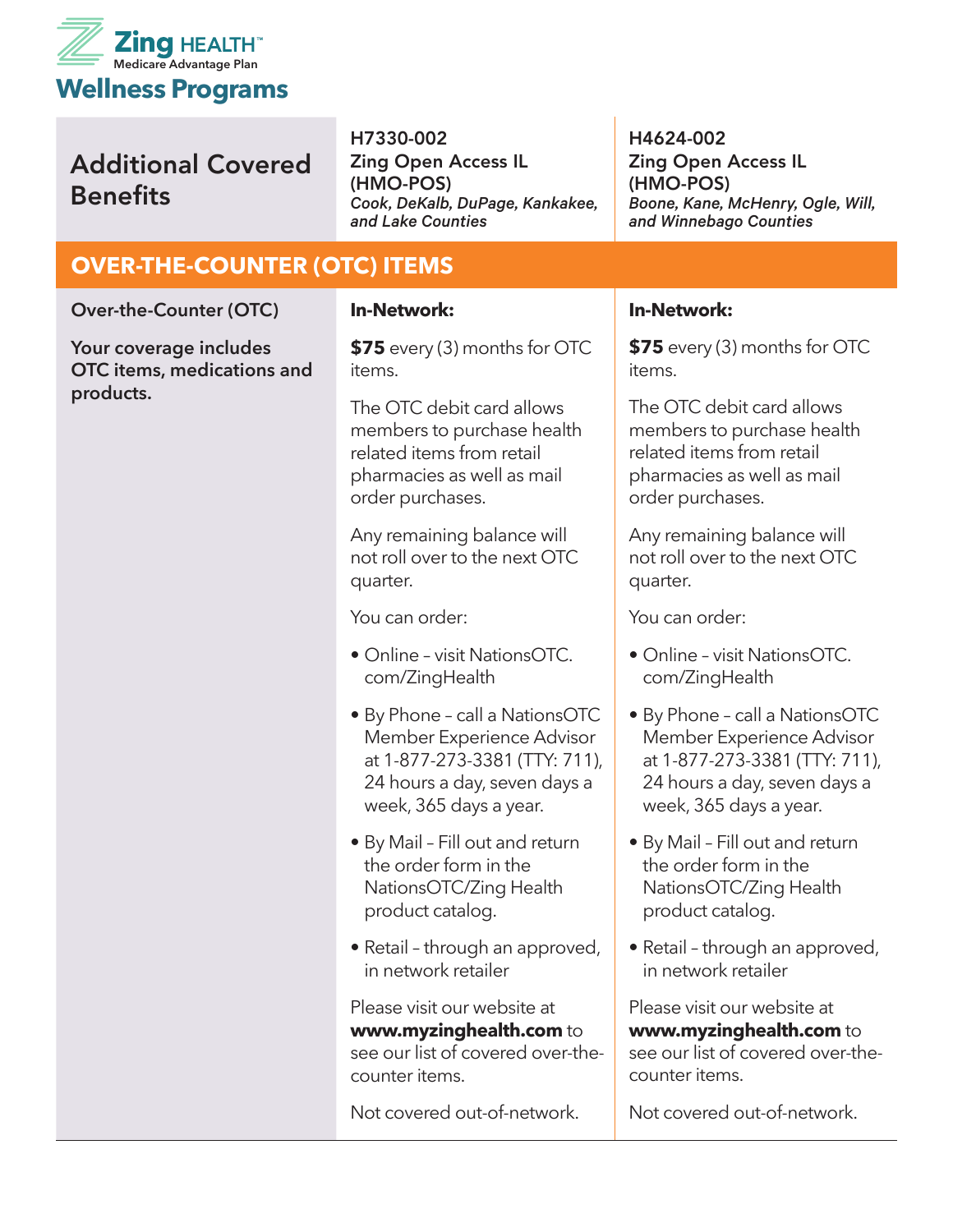

H7330-002 Zing Open Access IL (HMO-POS) *Cook, DeKalb, DuPage, Kankakee, and Lake Counties*

H4624-002 Zing Open Access IL (HMO-POS) *Boone, Kane, McHenry, Ogle, Will, and Winnebago Counties*

#### **MEAL BENEFIT**

**Healthy Foods Card (Grocery Debit Card)**

**Members must have one or more of the following chronic condition categories:**

- **1. Chronic alcohol and other drug dependence**
- **2. Autoimmune disorders**
- **3. Cancer, excluding precancer conditions or in-situ status**
- **4. Cardiovascular disorders**
- **5. Chronic heart failure**
- **6. Dementia**
- **7. Diabetes mellitus**
- **8. End-stage liver disease**
- **9. End-stage renal disease (ESRD) requiring dialysis**
- **10.Severe hematologic disorders**
- **11.HIV/AIDS**
- **12.Chronic lung disorders**
- **13.Chronic and disabling mental health conditions**
- **14.Neurologic disorders**
- **15.Stroke**

**Re-admission Prevention Meals**

#### **In-Network:**

Members with a qualifying chronic condition can purchase plan-approved food products through a **mail** order solution or at participating **retail** locations using their physical card.

Members receive a **\$25** monthly allowance to buy healthy foods and produce.

For a complete list of qualifying chronic conditions, please see the Benefit Features section of this booklet or call Customer Service or reference your Evidence of Coverage booklet.

Not covered out-of-network.

You pay nothing for post-acute meals immediately following an Inpatient Hospital stay to aid

in nutritional recovery.

exclusions apply).

Plan covers a maximum of 3 meals per day for up to 10 days for a maximum of 10 meals (limitations and

**In-Network:**

#### **In-Network:**

Members with a qualifying chronic condition can purchase plan-approved food products through a **mail** order solution or at participating **retail** locations using their physical card.

Members receive a **\$25** monthly allowance to buy healthy foods and produce.

For a complete list of qualifying chronic conditions, please see the Benefit Features section of this booklet or call Customer Service or reference your Evidence of Coverage booklet.

Not covered out-of-network.

#### **In-Network:**

You pay nothing for post-acute meals immediately following an Inpatient Hospital stay to aid in nutritional recovery.

Plan covers a maximum of 3 meals per day for up to 10 days for a maximum of 10 meals (limitations and exclusions apply).

Not covered out-of-network.

Not covered out-of-network.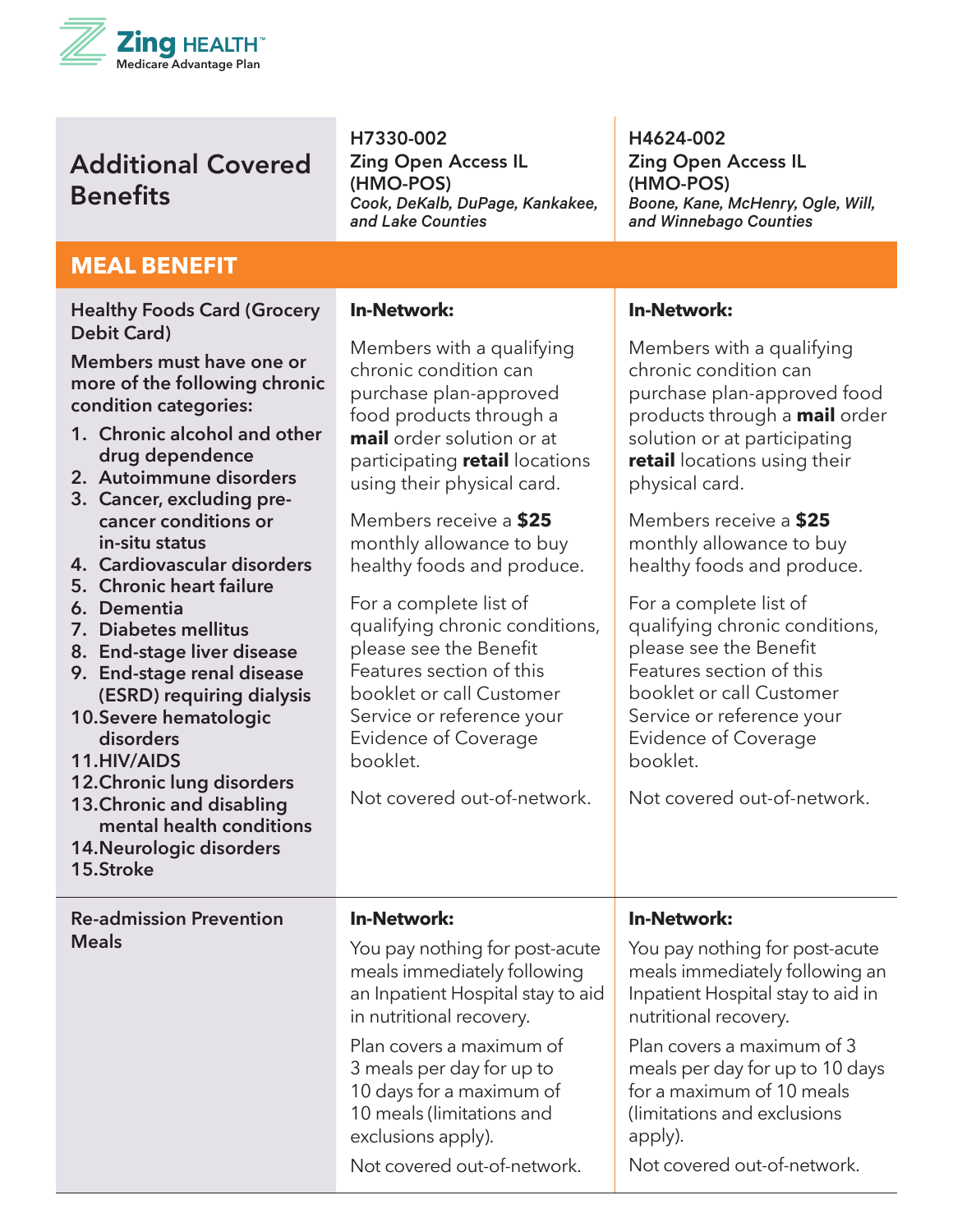

H7330-002 Zing Open Access IL (HMO-POS) *Cook, DeKalb, DuPage, Kankakee, and Lake Counties*

H4624-002 Zing Open Access IL (HMO-POS) *Boone, Kane, McHenry, Ogle, Will, and Winnebago Counties*

#### **IN-HOME SUPPORT SERVICES**

| <b>PAPA In-Home Senior</b> | <b>In-Network:</b>                                                                                                                                                                                                                                                                                                                                                                                                                                                                                            | <b>In-Network:</b>                                                                                                                                                                                                                                                                                                                                                                                                                                                                                            |
|----------------------------|---------------------------------------------------------------------------------------------------------------------------------------------------------------------------------------------------------------------------------------------------------------------------------------------------------------------------------------------------------------------------------------------------------------------------------------------------------------------------------------------------------------|---------------------------------------------------------------------------------------------------------------------------------------------------------------------------------------------------------------------------------------------------------------------------------------------------------------------------------------------------------------------------------------------------------------------------------------------------------------------------------------------------------------|
| <b>Assistance</b>          | PAPA, Inc. combats loneliness<br>and social isolation by<br>connecting PAPA Pals with our<br>members for companionship<br>and help with Instrumental<br>Activities of Daily Living (IADL).<br>PAPA Pals assist members<br>with services including but not<br>limited to grocery shopping,<br>medication pick up, doctor's<br>appointments, technical<br>guidance, reminders, light<br>house help, light exercise and<br>activity. PAPA Pals can support<br>our members either in their<br>homes or virtually. | PAPA, Inc. combats loneliness<br>and social isolation by<br>connecting PAPA Pals with our<br>members for companionship<br>and help with Instrumental<br>Activities of Daily Living (IADL).<br>PAPA Pals assist members<br>with services including but not<br>limited to grocery shopping,<br>medication pick up, doctor's<br>appointments, technical<br>guidance, reminders, light<br>house help, light exercise and<br>activity. PAPA Pals can support<br>our members either in their<br>homes or virtually. |
|                            | Members are eligible for 30<br><b>hours</b> per year of Papa services.                                                                                                                                                                                                                                                                                                                                                                                                                                        | Members are eligible for 30<br><b>hours</b> per year of Papa services.                                                                                                                                                                                                                                                                                                                                                                                                                                        |
|                            | Not covered out-of-network.                                                                                                                                                                                                                                                                                                                                                                                                                                                                                   | Not covered out-of-network.                                                                                                                                                                                                                                                                                                                                                                                                                                                                                   |

#### **HEALTH CLUB MEMBERSHIPS**

| Silver & Fit Fitness® | <b>In-Network:</b>                                                                                                   | <b>In-Network:</b>                                                                                                   |
|-----------------------|----------------------------------------------------------------------------------------------------------------------|----------------------------------------------------------------------------------------------------------------------|
|                       | Silver & Fit Fitness®<br>membership is available at no<br>cost while you are a member<br>of our plan.                | Silver & Fit Fitness®<br>membership is available at no<br>cost while you are a member<br>of our plan.                |
|                       | You can find a list of participating<br>clubs on our website at<br>www.myzinghealth.com or<br>call Customer Service. | You can find a list of participating<br>clubs on our website at<br>www.myzinghealth.com or<br>call Customer Service. |
|                       | Not covered out-of-network.                                                                                          | Not covered out-of-network.                                                                                          |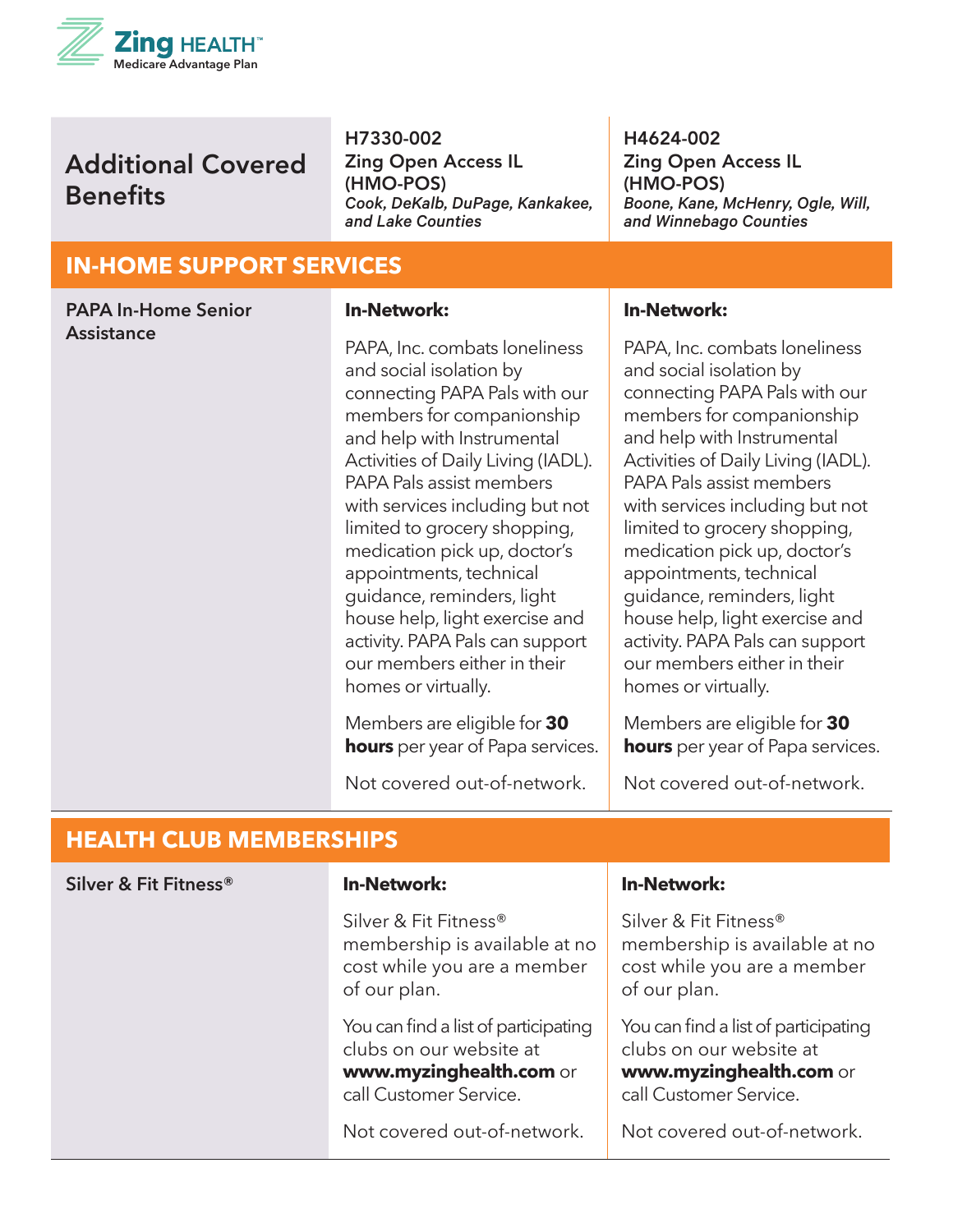

H7330-002 Zing Open Access IL (HMO-POS) *Cook, DeKalb, DuPage, Kankakee, and Lake Counties*

H4624-002 Zing Open Access IL (HMO-POS) *Boone, Kane, McHenry, Ogle, Will, and Winnebago Counties*

#### **HEALTH CLUB MEMBERSHIPS** *(continued)*

| <b>Weight Management</b><br>Program | <b>In-Network:</b>                                                                                                                                                                                       | <b>In-Network:</b>                                                                                                                                                                                       |
|-------------------------------------|----------------------------------------------------------------------------------------------------------------------------------------------------------------------------------------------------------|----------------------------------------------------------------------------------------------------------------------------------------------------------------------------------------------------------|
|                                     | Your plan also provides<br>complimentary vouchers for<br>membership in the Weight<br>Watchers program.                                                                                                   | Your plan also provides<br>complimentary vouchers for<br>membership in the Weight<br>Watchers program.                                                                                                   |
|                                     | Weight Watchers meals are not<br>covered.                                                                                                                                                                | Weight Watchers meals are not<br>covered.                                                                                                                                                                |
|                                     | Not covered out-of-network.                                                                                                                                                                              | Not covered out-of-network.                                                                                                                                                                              |
| <b>NURSING HOTLINE</b>              |                                                                                                                                                                                                          |                                                                                                                                                                                                          |
| 24/7 Nurse Advice Line              | <b>In-Network:</b>                                                                                                                                                                                       | <b>In-Network:</b>                                                                                                                                                                                       |
|                                     | Members may call the Nurse<br>Advice Line with questions<br>about health-related issues,<br>symptoms you may be<br>experiencing, and to get<br>advice about seeing a doctor<br>or going to the hospital. | Members may call the Nurse<br>Advice Line with questions<br>about health-related issues,<br>symptoms you may be<br>experiencing, and to get<br>advice about seeing a doctor<br>or going to the hospital. |
|                                     | A Nurse is available at no cost<br>to you 24 hours a day, 7 days<br>a week by phone at:                                                                                                                  | A Nurse is available at no cost<br>to you 24 hours a day, 7 days<br>a week by phone at:                                                                                                                  |
|                                     | 1-855-4-ZHNURSE<br>$(1 - 855 - 494 - 6877)$                                                                                                                                                              | 1-855-4-ZHNURSE<br>$(1 - 855 - 494 - 6877)$                                                                                                                                                              |
|                                     | Not covered out-of-network.                                                                                                                                                                              | Not covered out-of-network.                                                                                                                                                                              |